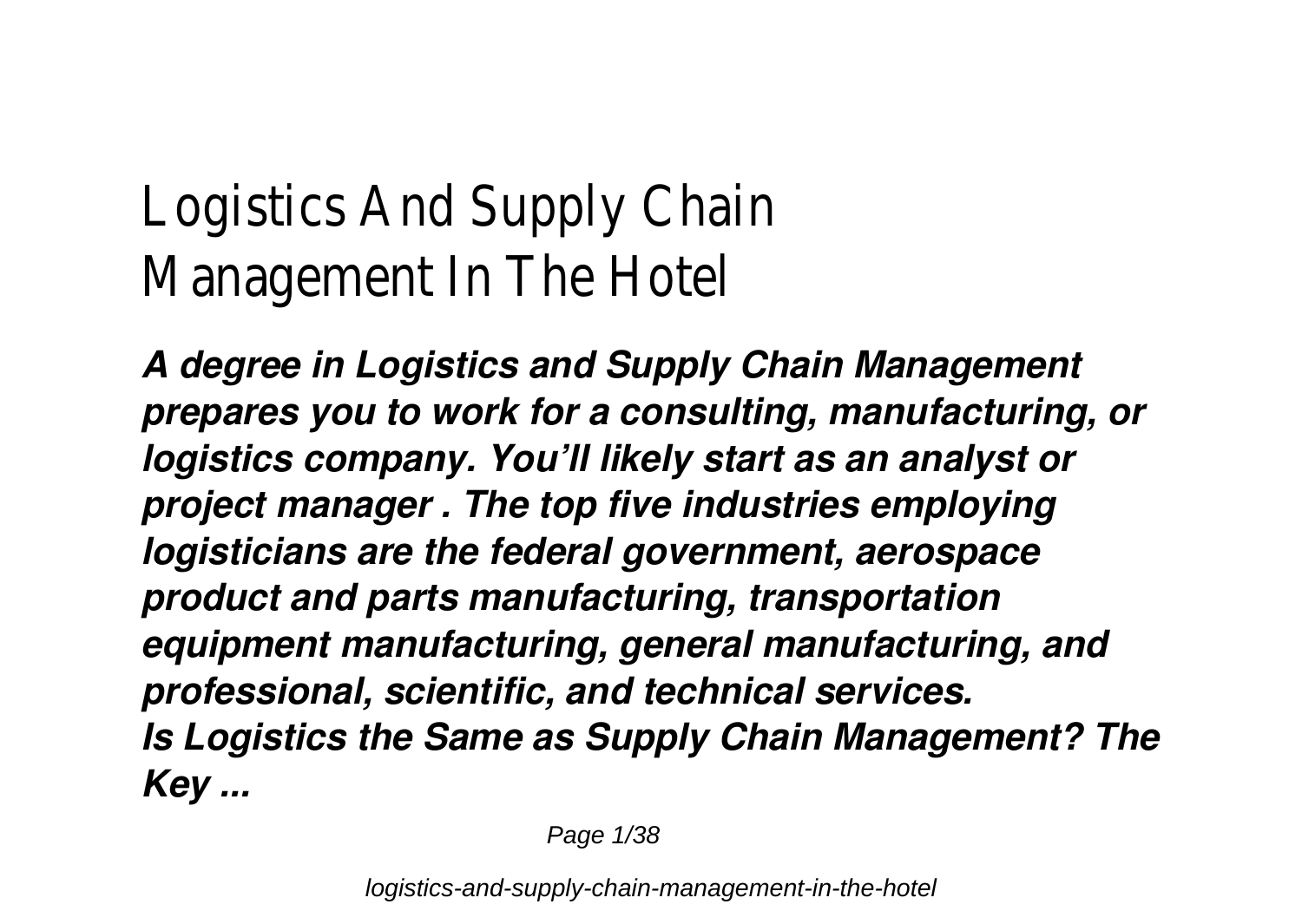*Logistics management is that part of supply chain management that plans, implements, and controls the efficient, effective forward and reverse flow and storage of goods, services and related information between the point of origin and the point of consumption in order to meet customers'*

*What is Logistics and Supply Chain Management? Logistics And Supply Chain Management Logistics is the management of the movement of goods whereas supply chain management covers the many other areas we're discussing here. But logistics is a part of supply chain and that means whoever manages your supply chain will be responsible for managing freight forwarders, shipping companies, parcel delivery* Page 2/38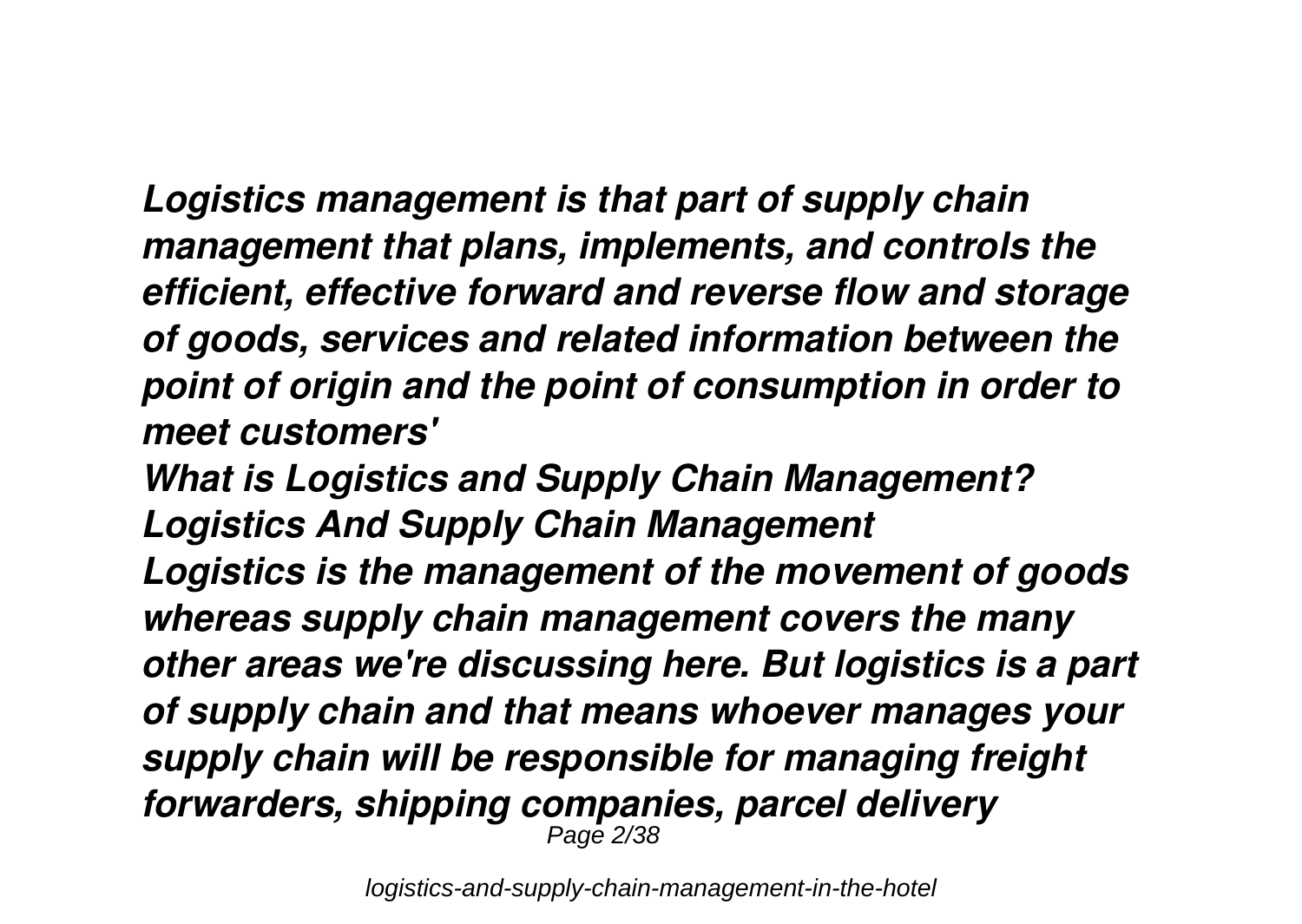*companies (like Fedex and UPS), customs brokers and third party logistics providers (3PL).*

*Logistics and Supply Chain Management What is Logistics and Supply Chain Management? "Logistics typically refers to activities that occur within the boundaries of a single organization and Supply Chain refers to networks of companies that work together and coordinate their actions to deliver a product to market.*

*What is Logistics and Supply Chain Management? Supply chain management is an overarching concept that links together multiple processes to achieve competitive advantage, while logistics refers to the* Page 3/38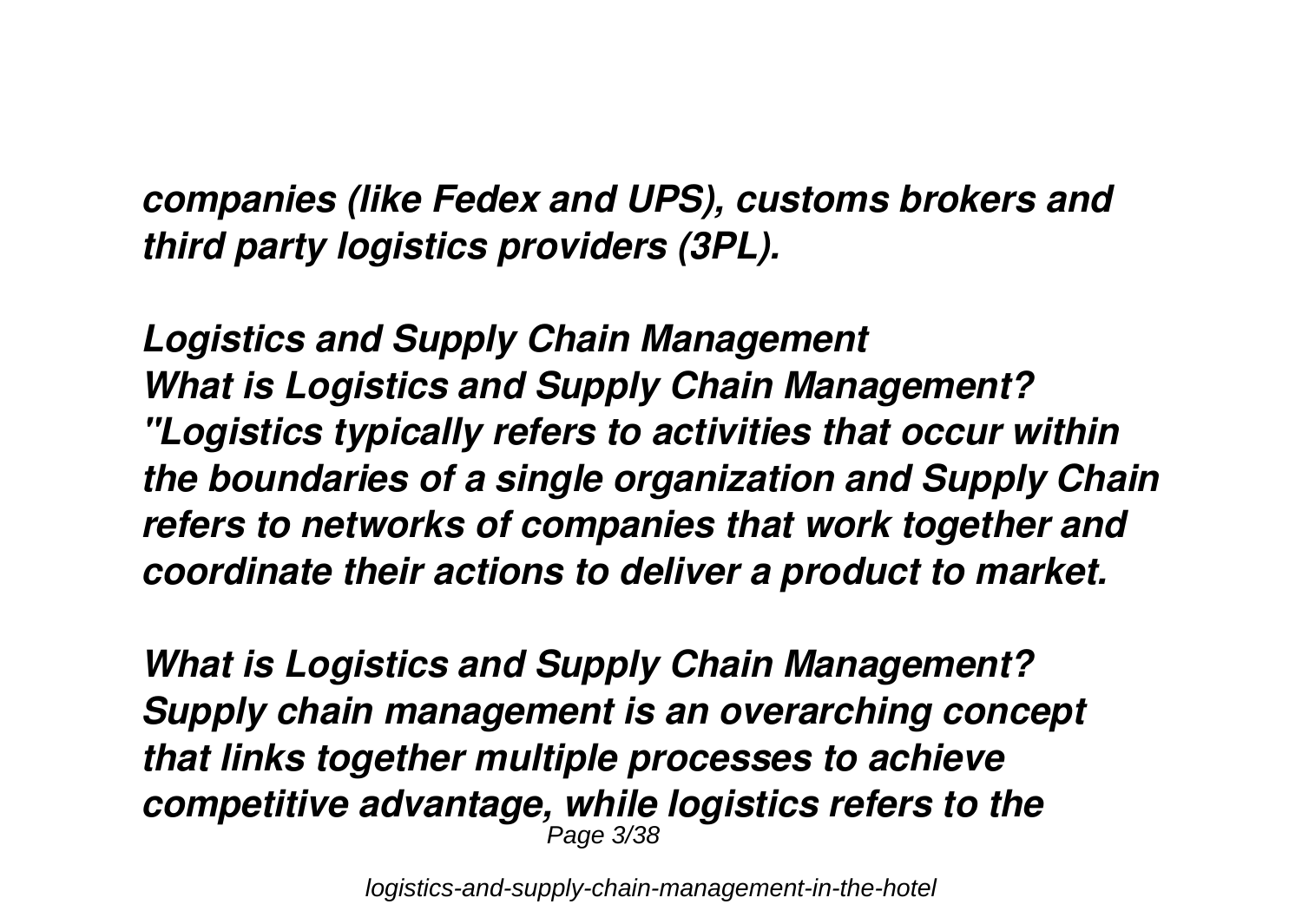*movement, storage, and flow of goods, services and information within the overall supply chain.*

*Is Logistics the Same as Supply Chain Management? The Key ...*

*Workers in the logistics and supply chain management (SCM) field make sure that goods and services get into the hands of consumers. The logistics industry is an important driver of economic growth and development. All types of businesses, big and small, need logistics managers to help with inventory and accounts receivable.*

#### *Careers in Logistics and Supply Chain Management* Page 4/38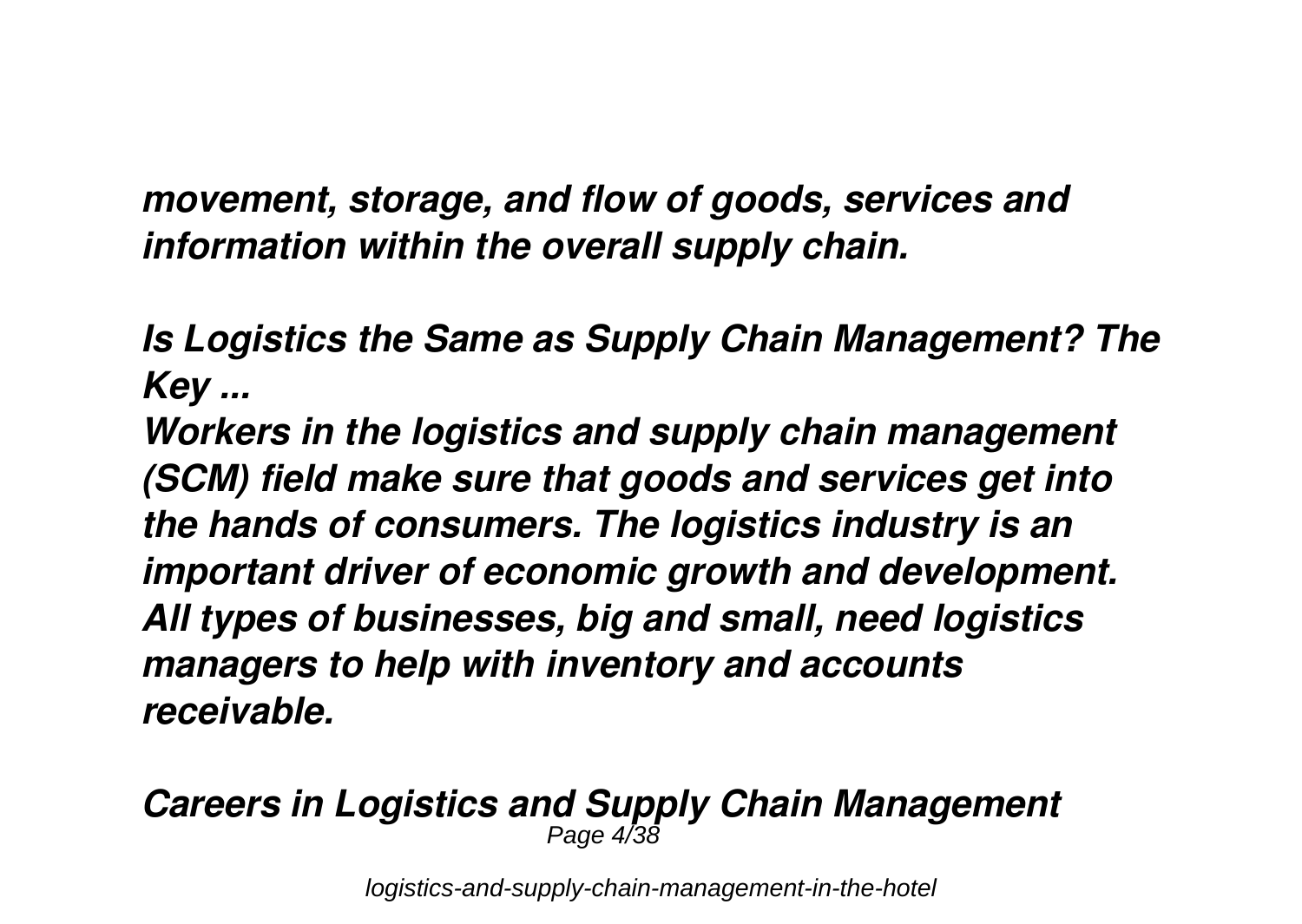#### *(SCM ...*

*The M.S. in Logistics and Supply Chain Management program prepares students for management positions in government, military, and the private sector. Areas of study include acquisition, sustainability, integrated logistics, collaborative supply chains, performance measurement, risk management, and process optimization.*

*Master's Degree in Logistics and Supply Chain Management ... Introduction to Logistics and Supply Chain Management (SCM) Logistics is generally seen as a differentiator in terms of the final bottom line of a typical "hard and* Page 5/38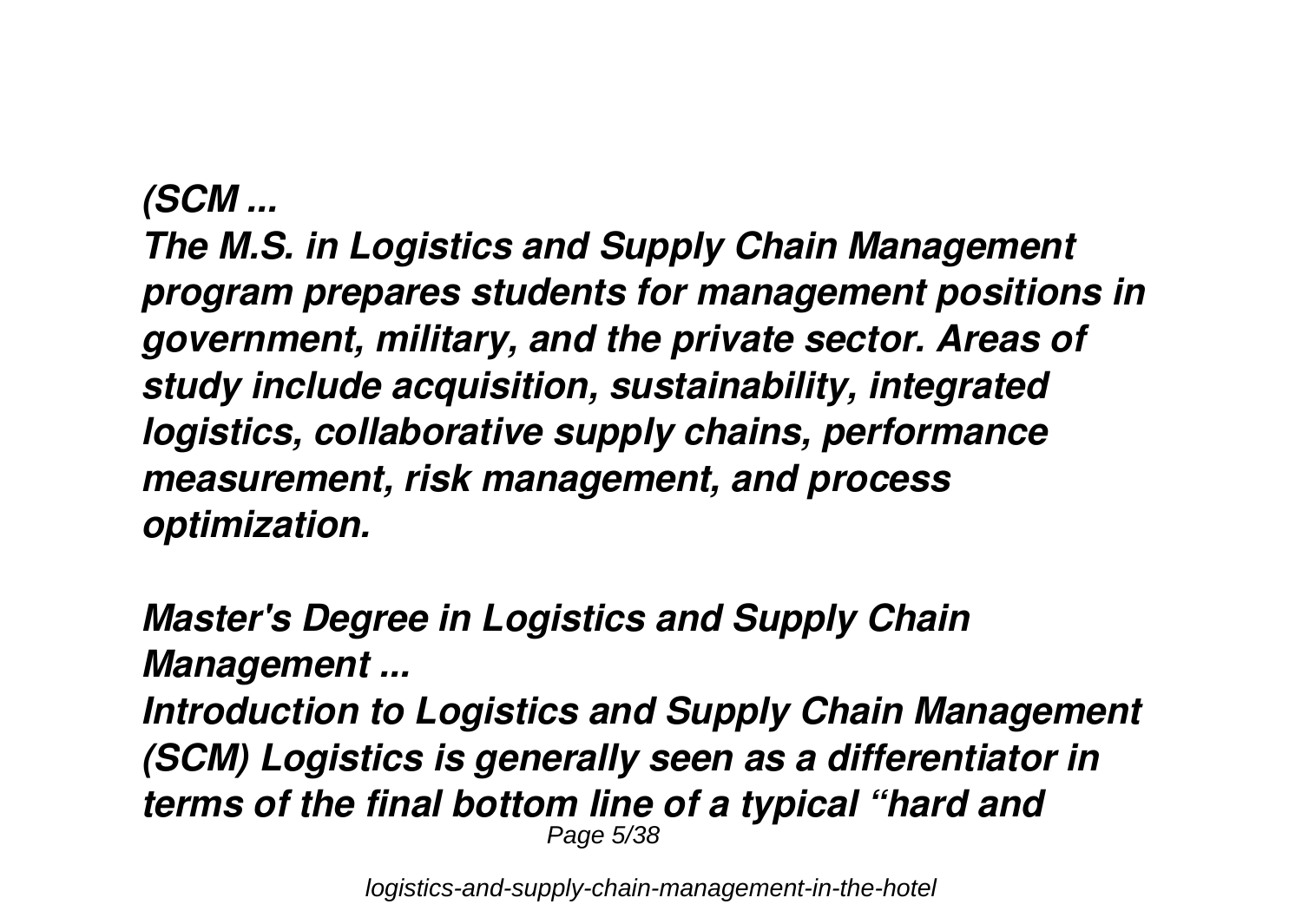*tangible goods" organization; enabling either a lower cost or providing higher value.*

*Logistics and Supply Chain Management | Introduction ... Overall, this research contributes to academic theory development in logistics and supply chain management by the dichotomization of knowledge types and the demonstration of their differential ...*

*(PDF) Logistics and Supply Chain Management The winning approach to supply chains is an integrated perspective that takes account of networks of relationships, sustainability and product design, as well as the logistics of procurement, distribution and* Page 6/38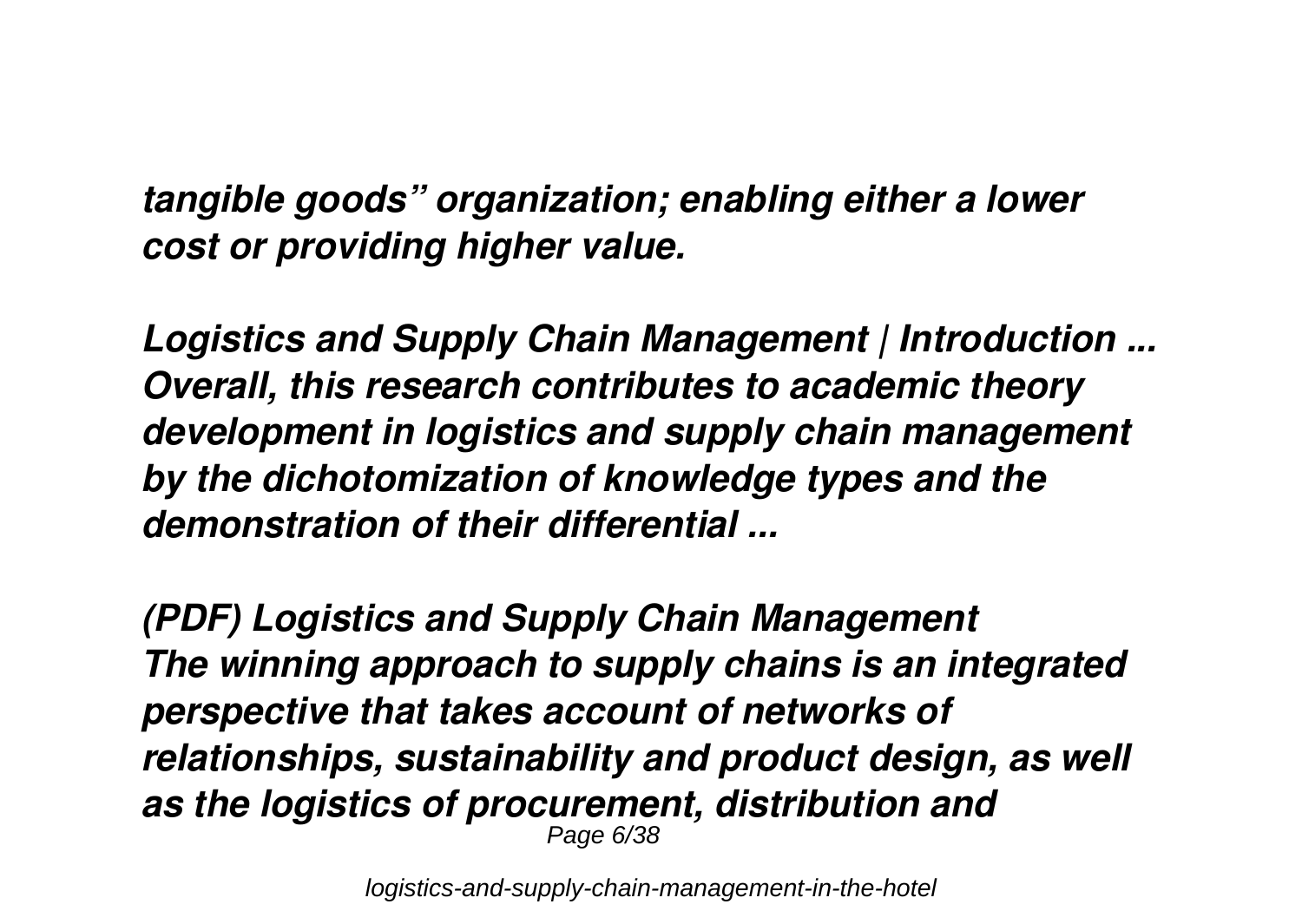*fulfilment. Logistics & Supply Chain Management provides you with the core tools, processes and initiatives you need to stay one step ahead.*

*Logistics & Supply Chain Management (5th Edition): Martin ...*

*Logistics Management is a small portion of Supply Chain Management that deals with the management of goods in an efficient way. Supply Chain Management, it is a broader term which refers to the connection, right from the suppliers to the ultimate consumer.*

*Difference Between Logistics and Supply Chain Management ...*

Page 7/38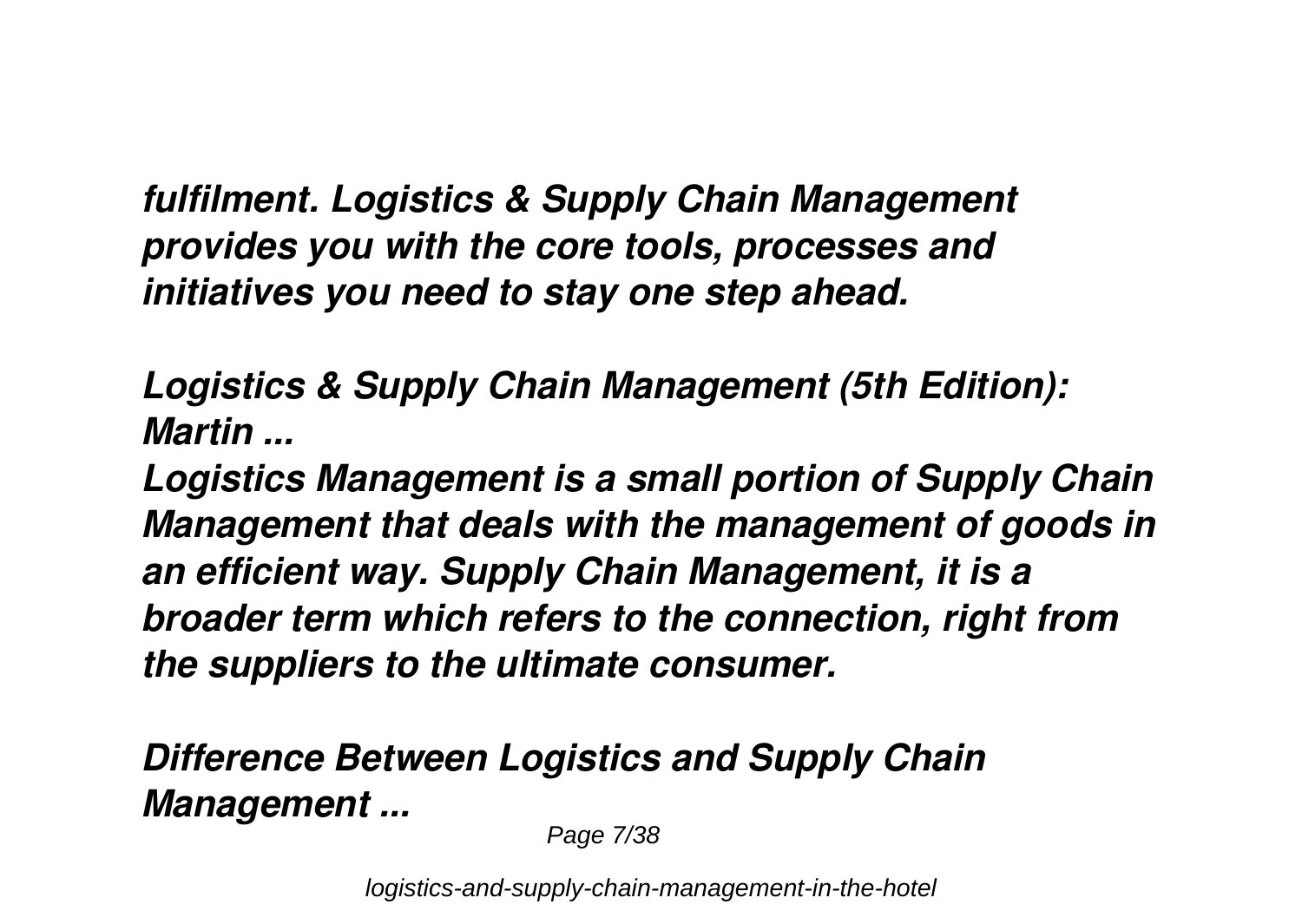*A degree in Logistics and Supply Chain Management prepares you to work for a consulting, manufacturing, or logistics company. You'll likely start as an analyst or project manager . The top five industries employing logisticians are the federal government, aerospace product and parts manufacturing, transportation equipment manufacturing, general manufacturing, and professional, scientific, and technical services.*

*20 Best Logistics and Supply Chain Management Degrees for 2018 The Senior Manager, Supply Chain and Logistics is responsible for developing and managing strategic relationships with third party logistics (3PL) providers.* Page 8/38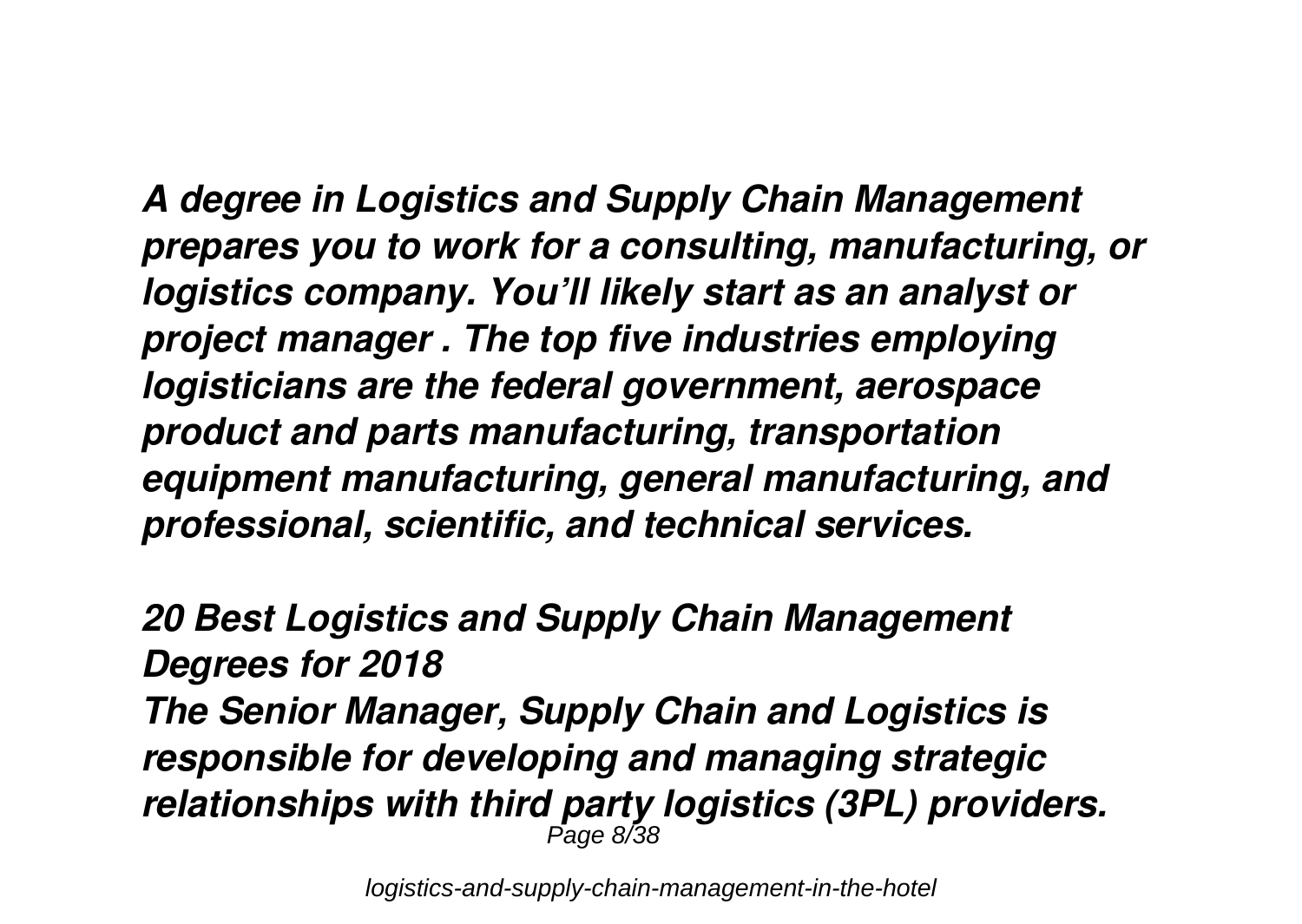*Supply Chain Logistics Manager Jobs, Employment | Indeed.com*

*Supply-chain management has been defined as the "design, planning, execution, control, and monitoring of supply-chain activities with the objective of creating net value, building a competitive infrastructure, leveraging worldwide logistics, synchronizing supply with demand and measuring performance globally."*

*Supply chain management - Wikipedia Logistics management is that part of supply chain management that plans, implements, and controls the efficient, effective forward and reverse flow and storage* Page 9/38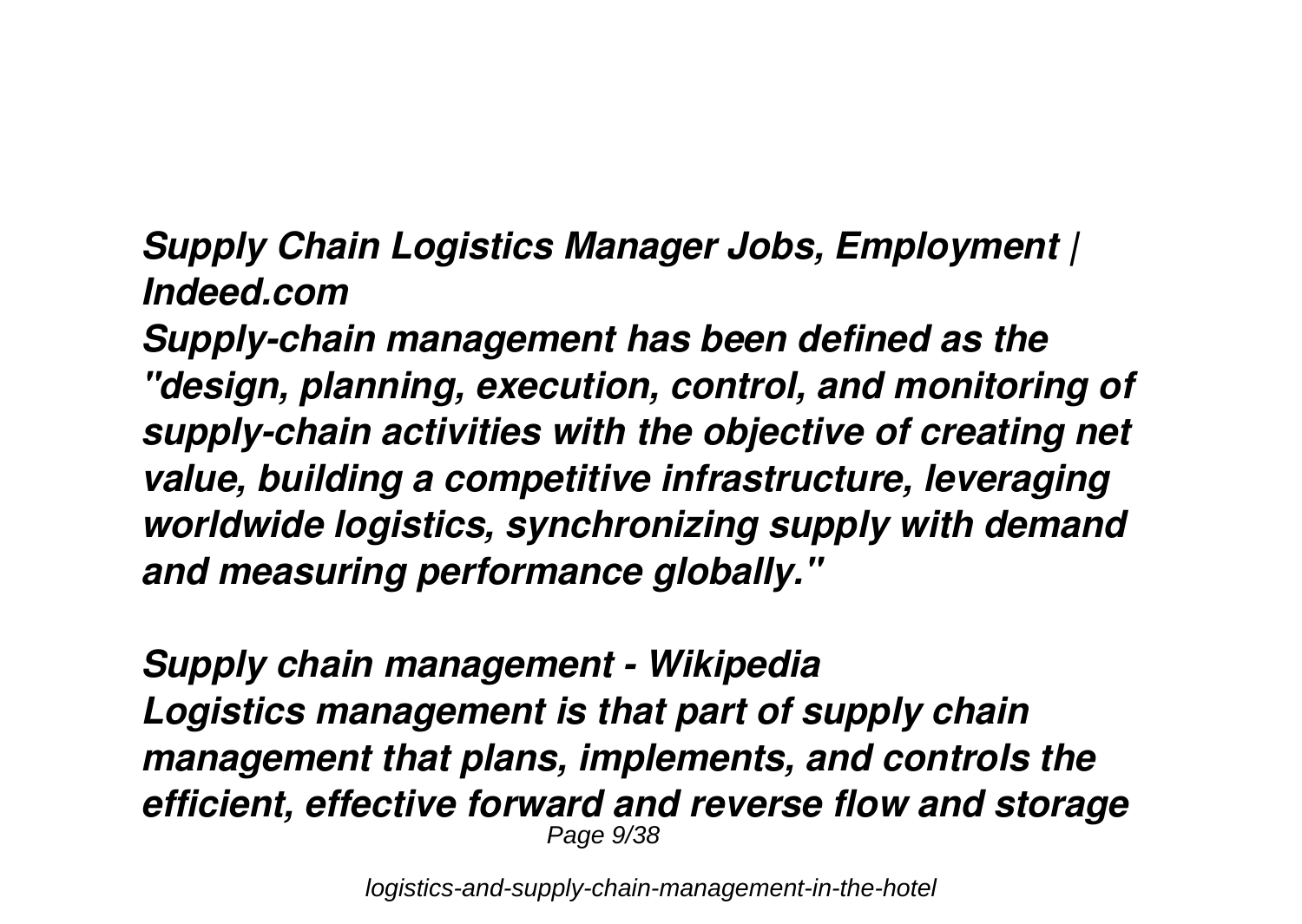*of goods, services and related information between the point of origin and the point of consumption in order to meet customers'*

*Introduction to Logistics & Supply Chain Management 1,056 Supply Chain Management jobs available in Colorado on Indeed.com. Apply to Supply Chain Specialist, Supply Chain Manager, Logistics Management Specialist and more!*

*Supply Chain Management Jobs, Employment in Colorado ... This program provides students with a study of supply chain management and logistics (SCM), the backbone of* Page 10/38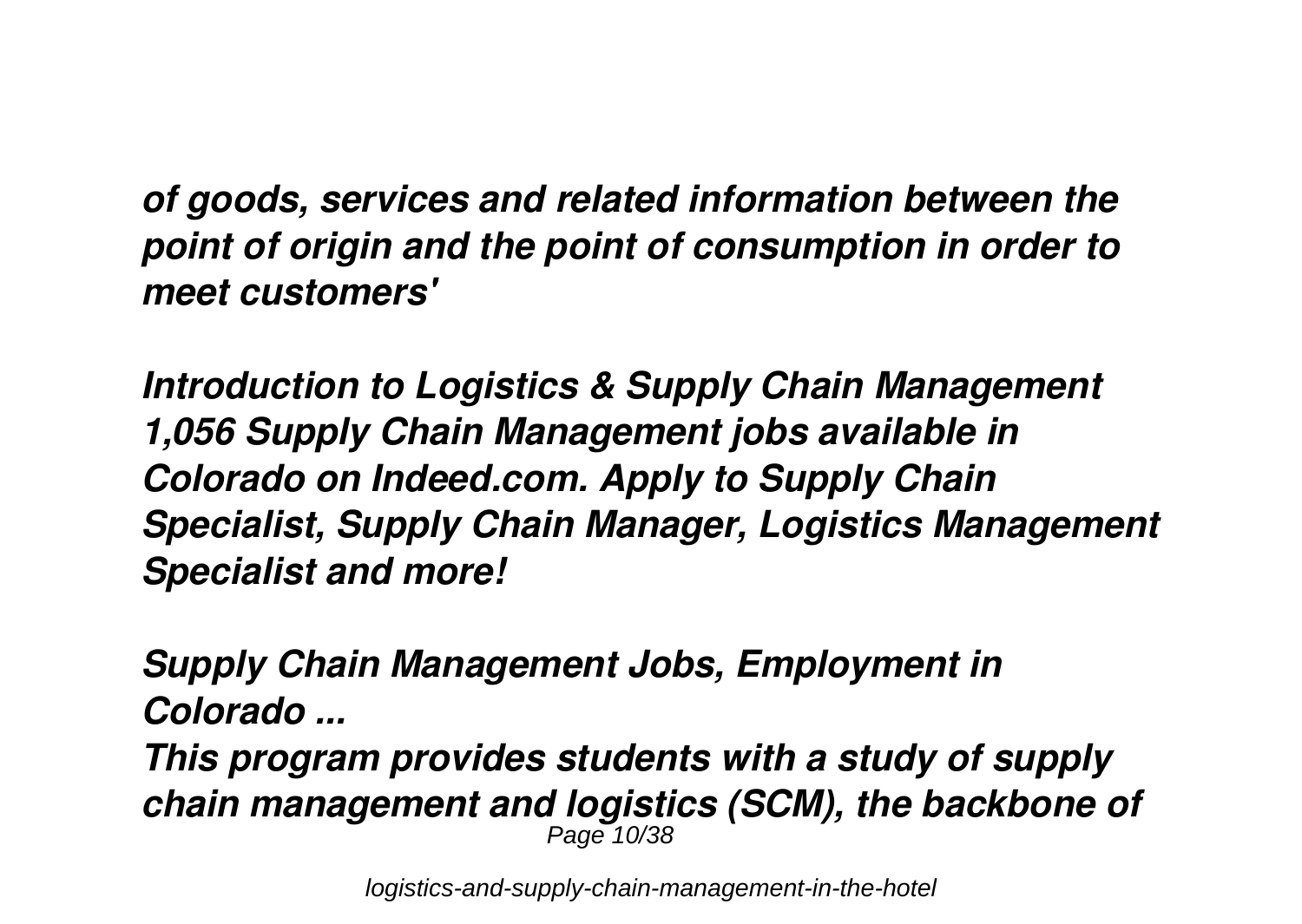*business around the world. SCM is the study of the processes of physical distribution and supply in domestic and international settings, including purchasing and inbound logistics, handling, warehousing, inventory and financial controls, and transportation.*

*Associate of Science: Logistics and Supply Chain Management*

*Purchasing; inbound logistics; transportation management; and management of information systems. You can complete this online logistics and supply chain management certificate as a stand-alone program, or you may transfer 12 credits from the certificate to a CCU* Page 11/38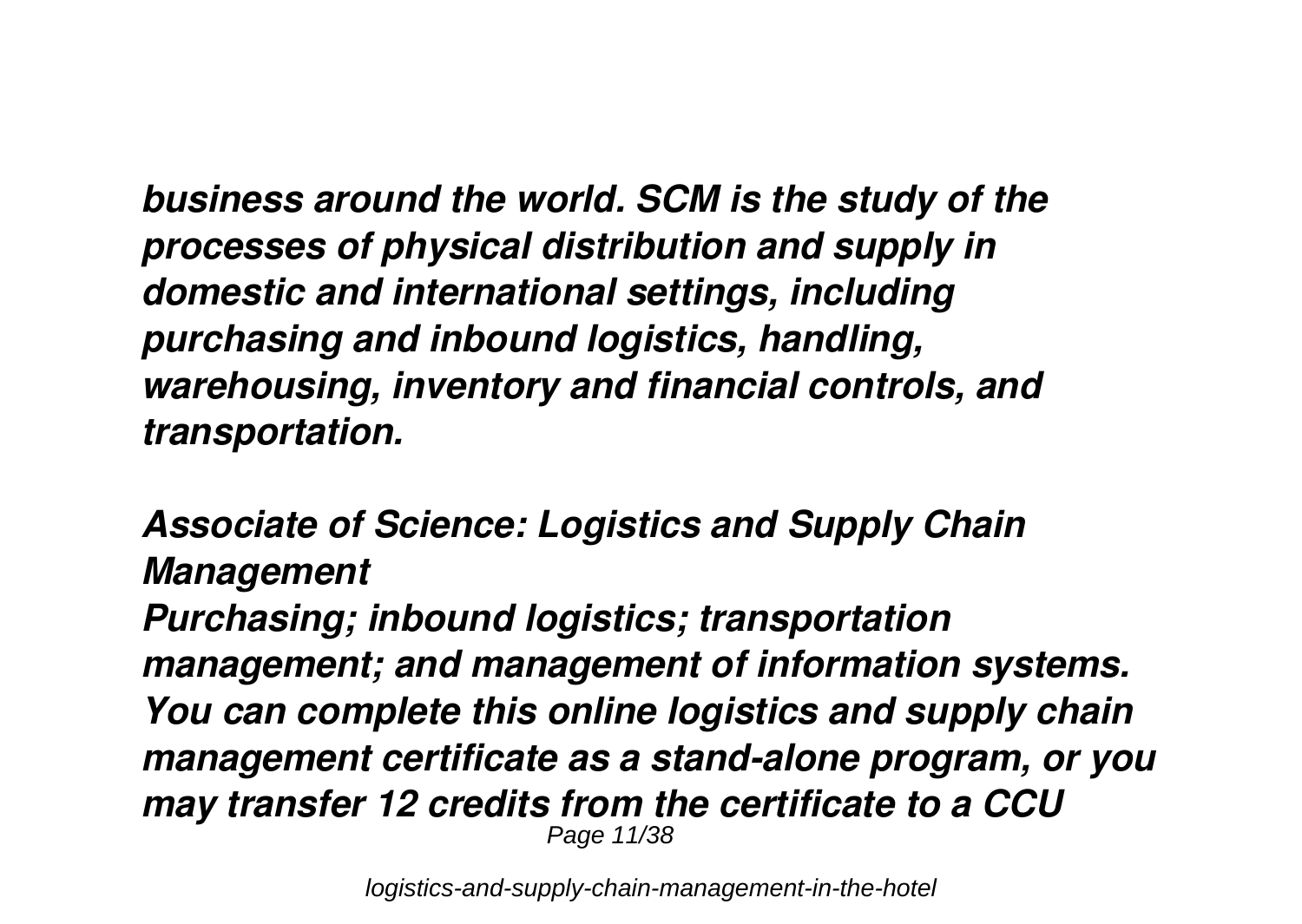*bachelor's degree in Logistics and Supply Chain Management.*

*Certificate in Logistics & Supply Chain Management | CCU ...*

*Steps implement better integrated supply chain management. Case study. Logistics. 1. CASE STUDY SUPPLY CHAIN MANAGEMENT AND LOGISTICS OPERATIONS WESTMINSTER CO. Steve Greene Supply Chain Management, Log 215 -700 Ms. Angela Adams-Bauer, Instructor Greenville Technical College October 9, 2016 2.*

#### *Steps implement better integrated supply chain* Page 12/38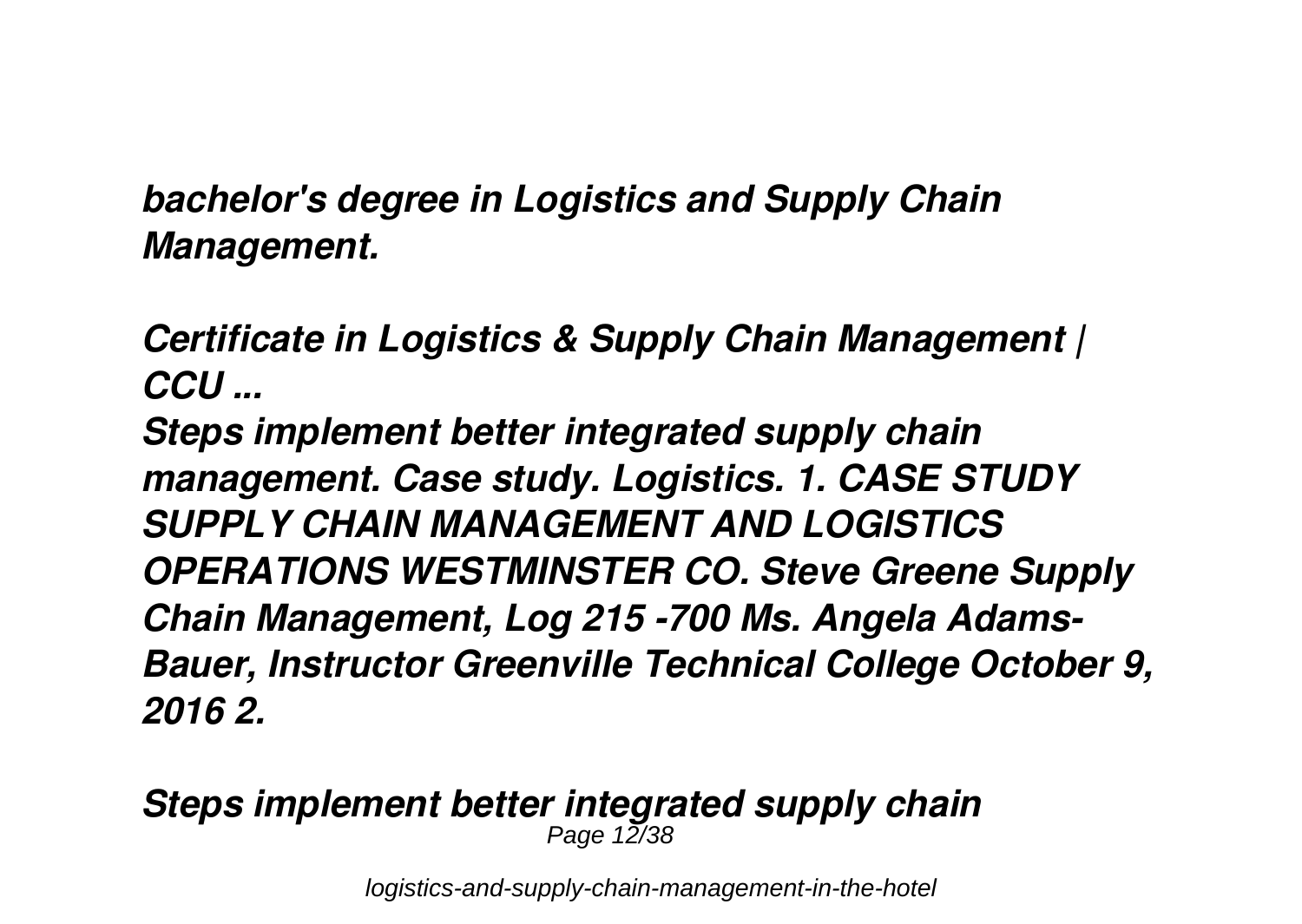*management ...*

*How much does a Supply Chain/Logistics make? The national average salary for a Supply Chain/Logistics is \$83,346 in United States. Filter by location to see Supply Chain/Logistics salaries in your area.*

**Logistics And Supply Chain Management** Logistics is the management of the movement of goods whereas supply chain management covers the many other areas we're discussing here. But logistics is a part of supply chain and that means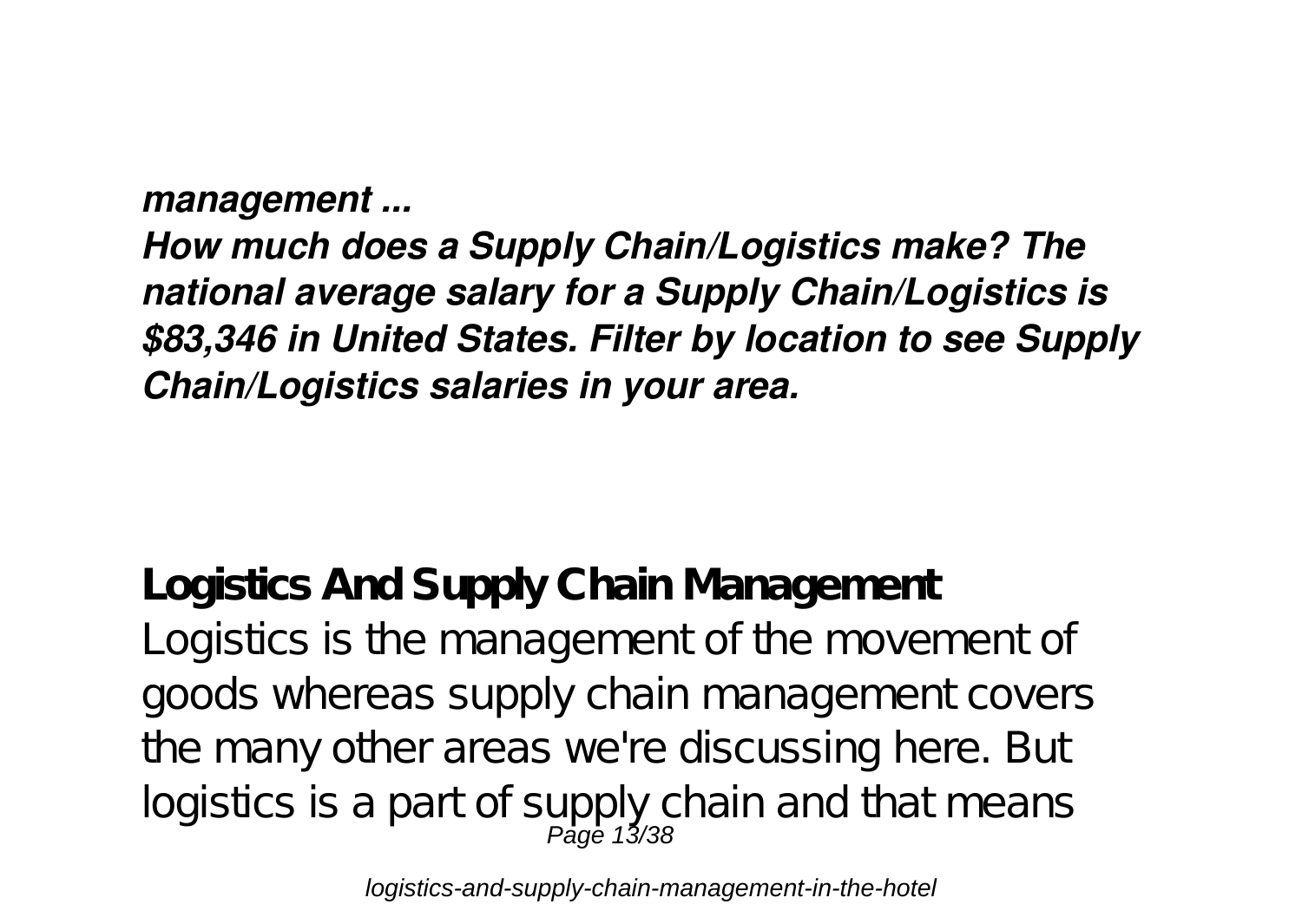whoever manages your supply chain will be responsible for managing freight forwarders, shipping companies, parcel delivery companies (like Fedex and UPS), customs brokers and third party logistics providers (3PL).

**Logistics and Supply Chain Management** What is Logistics and Supply Chain Management? "Logistics typically refers to activities that occur within the boundaries of a single organization and Supply Chain refers to networks of companies that work together and coordinate their actions to deliver Page 14/38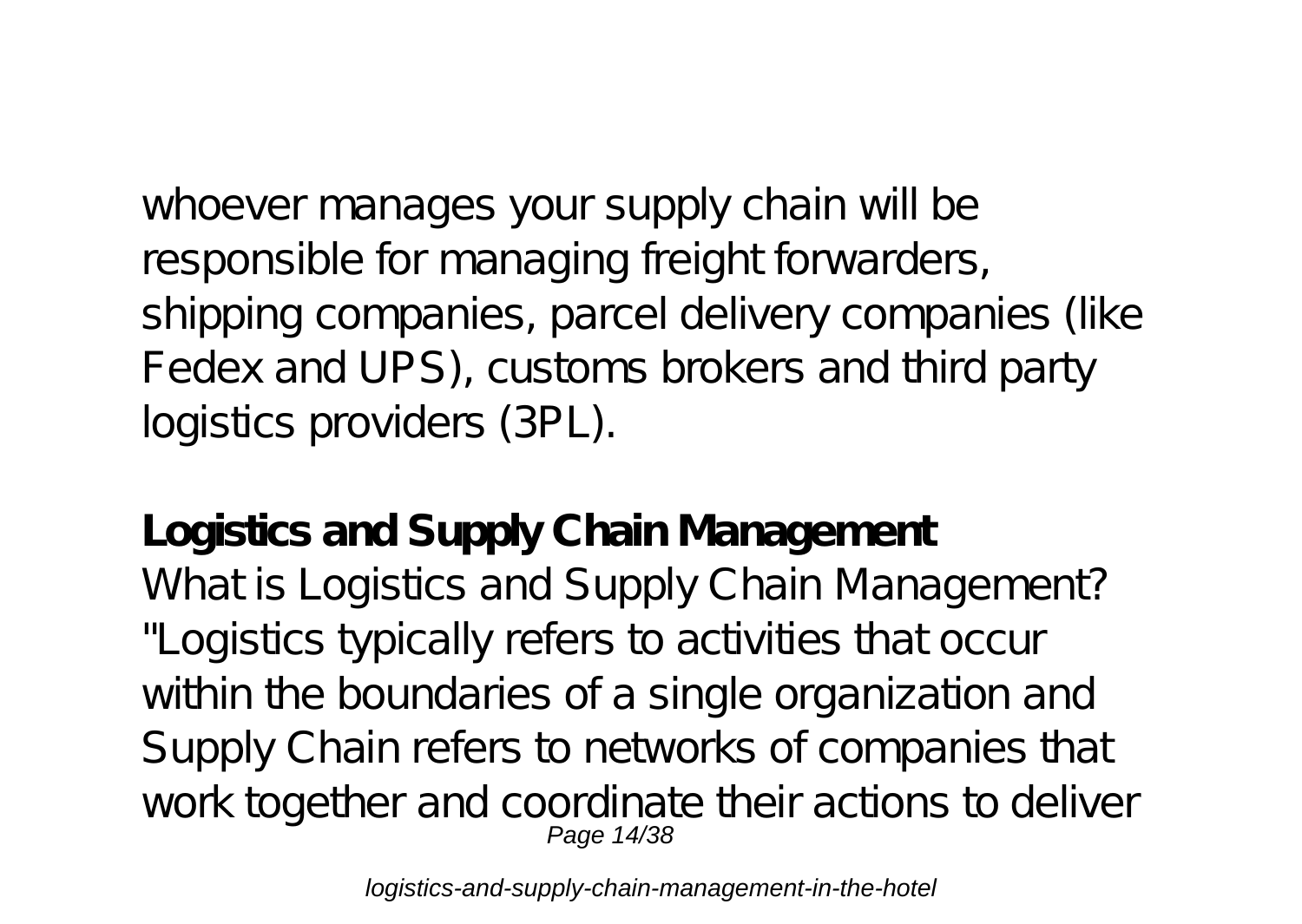a product to market.

**What is Logistics and Supply Chain Management?** Supply chain management is an overarching concept that links together multiple processes to achieve competitive advantage, while logistics refers to the movement, storage, and flow of goods, services and information within the overall supply chain.

**Is Logistics the Same as Supply Chain** Management? The Key ...<br><sup>25/38</sup> Page 15/38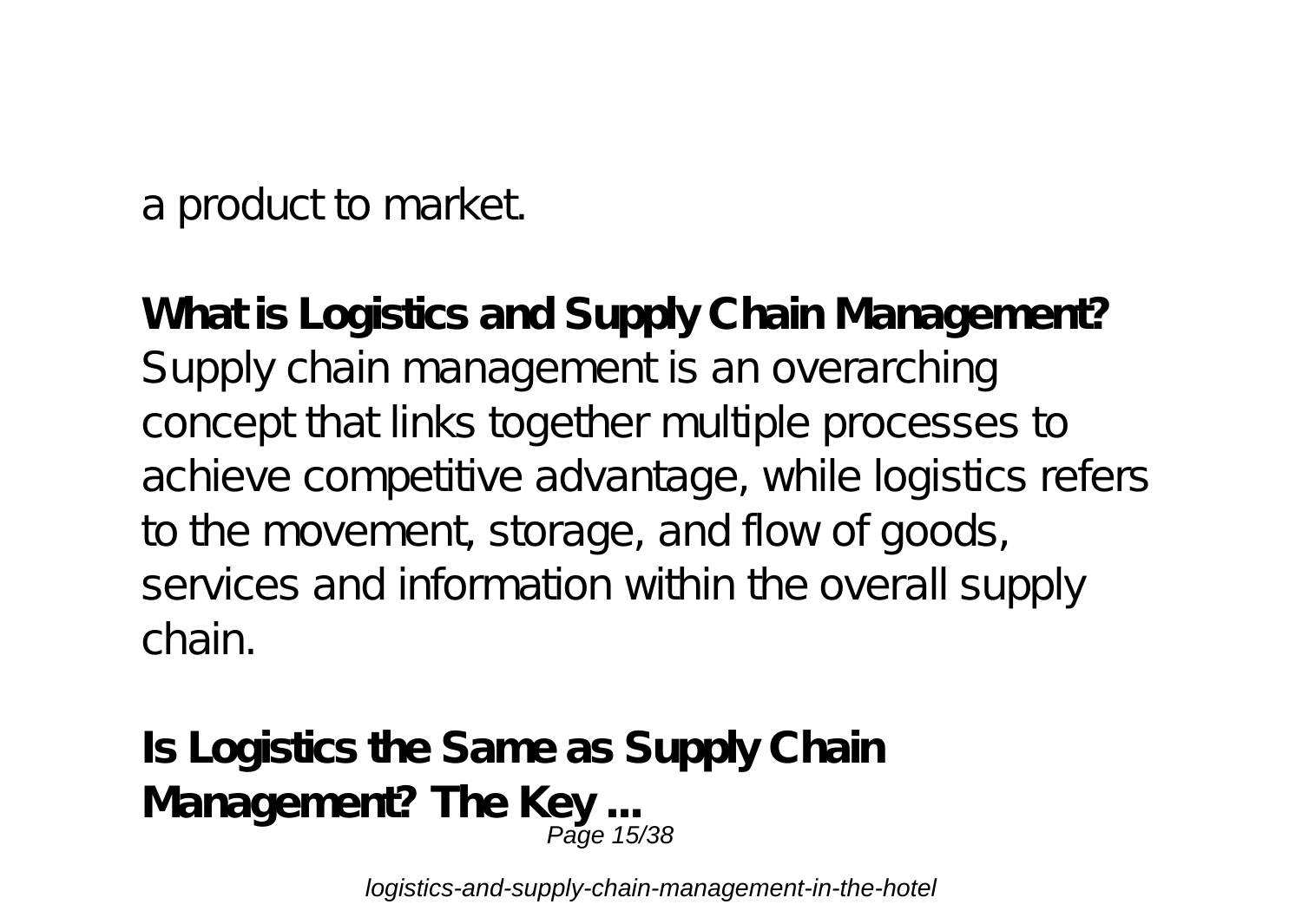Workers in the logistics and supply chain management (SCM) field make sure that goods and services get into the hands of consumers. The logistics industry is an important driver of economic growth and development. All types of businesses, big and small, need logistics managers to help with inventory and accounts receivable.

**Careers in Logistics and Supply Chain Management (SCM ...** The M.S. in Logistics and Supply Chain Management program prepares students for<br>Page 16/38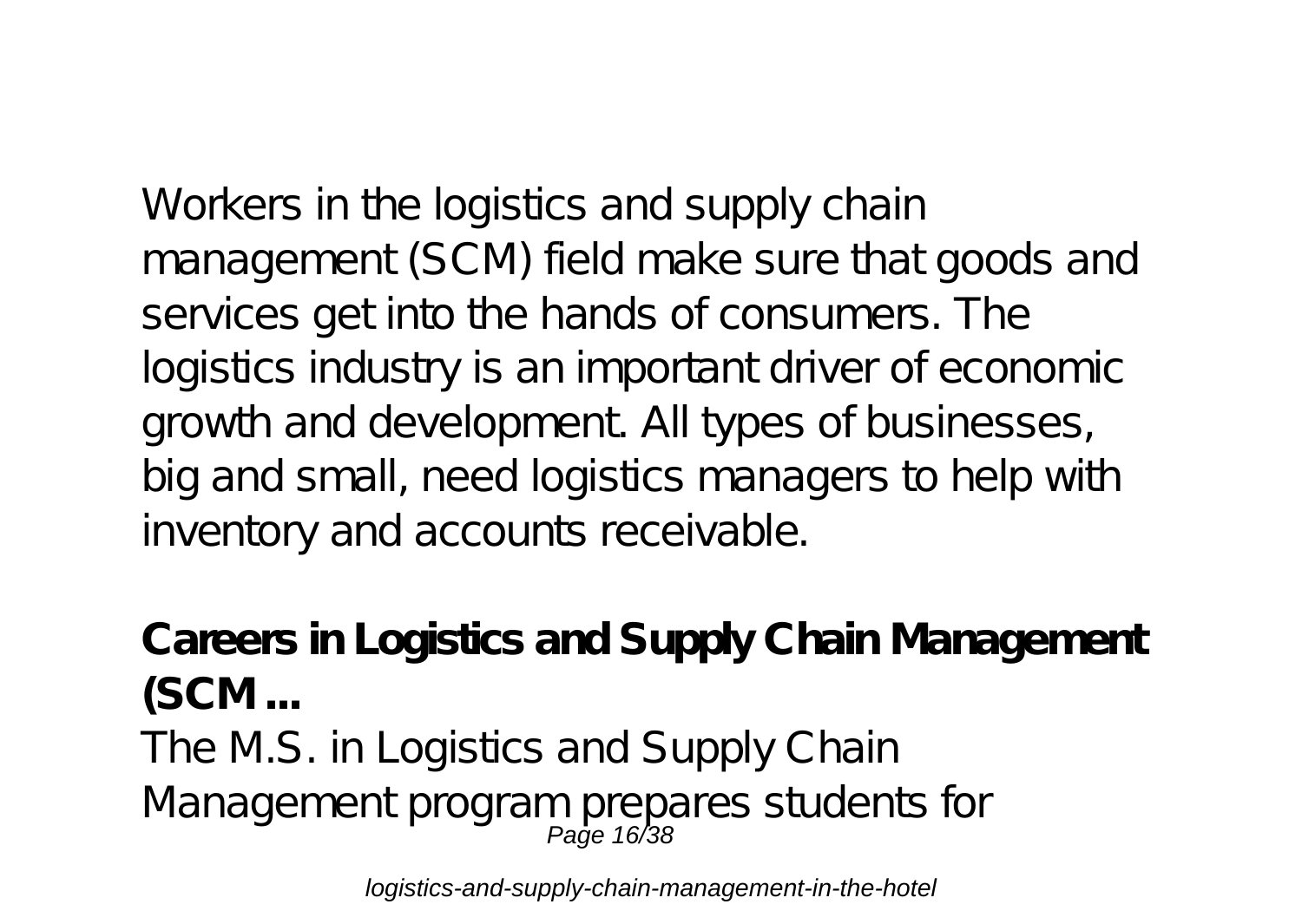management positions in government, military, and the private sector. Areas of study include acquisition, sustainability, integrated logistics, collaborative supply chains, performance measurement risk management, and process optimization.

**Master's Degree in Logistics and Supply Chain Management ...**

Introduction to Logistics and Supply Chain Management (SCM) Logistics is generally seen as a differentiator in terms of the final bottom line of a typical "hard and tangible goods" organization;<br>Page 17/38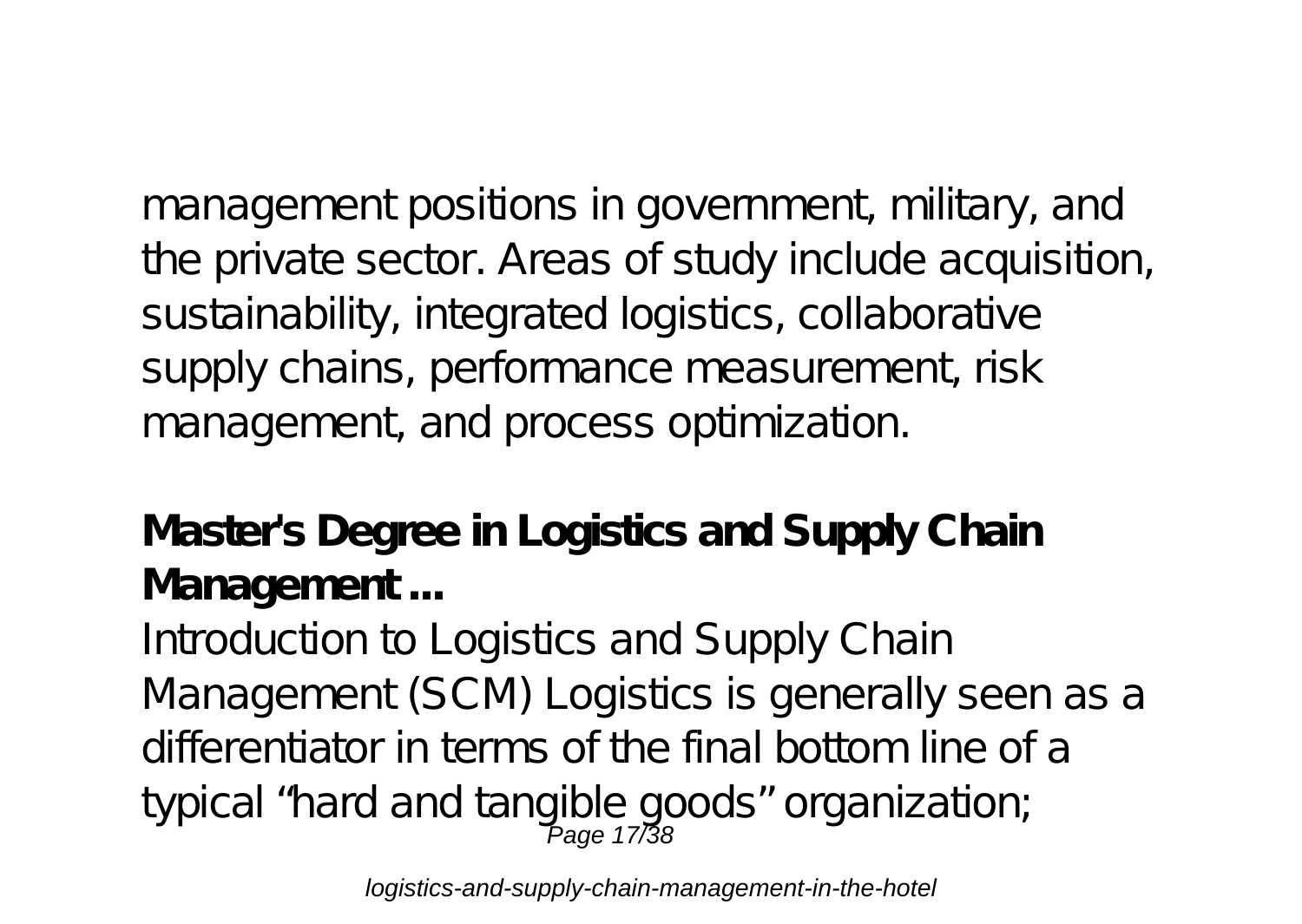enabling either a lower cost or providing higher value.

**Logistics and Supply Chain Management | Introduction ...**

Overall, this research contributes to academic theory development in logistics and supply chain management by the dichotomization of knowledge types and the demonstration of their differential ...

**(PDF) Logistics and Supply Chain Management** The winning approach to supply chains is an<br>Page 18/38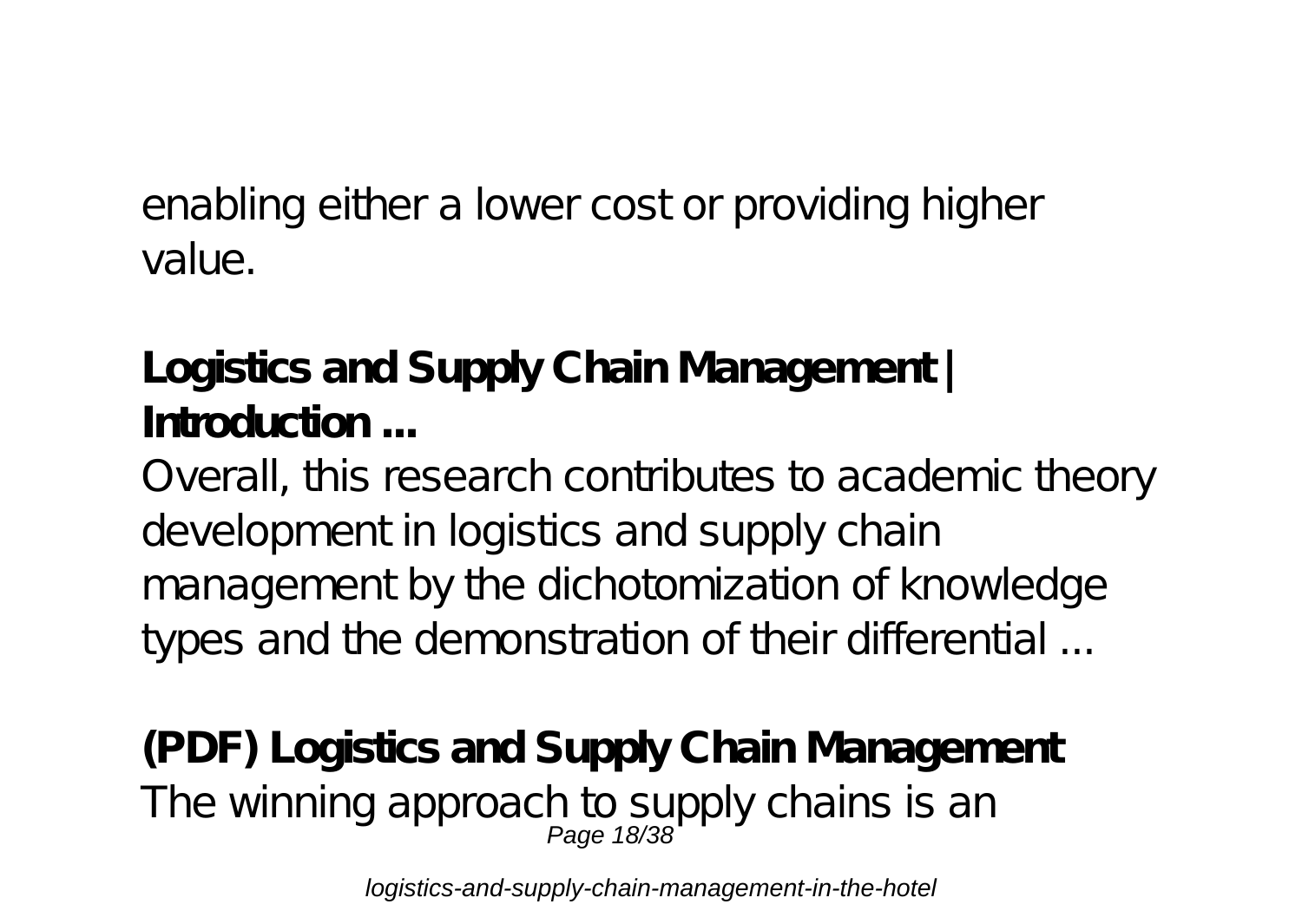integrated perspective that takes account of networks of relationships, sustainability and product design, as well as the logistics of procurement, distribution and fulfilment. Logistics & Supply Chain Management provides you with the core tools, processes and initiatives you need to stay one step ahead.

**Logistics & Supply Chain Management (5th Edition): Martin ...**

Logistics Management is a small portion of Supply Chain Management that deals with the management Page 19/38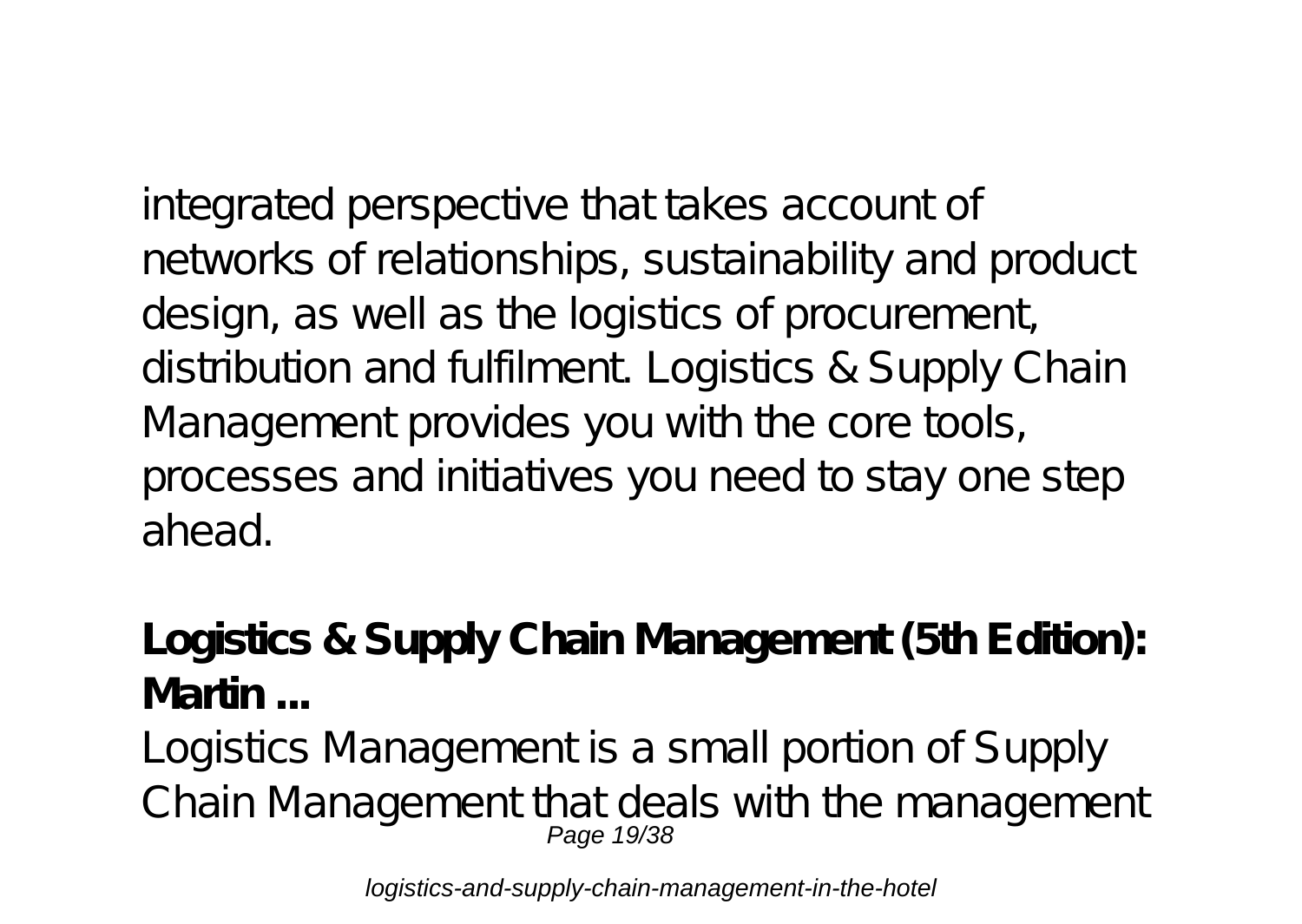of goods in an efficient way. Supply Chain Management, it is a broader term which refers to the connection, right from the suppliers to the ultimate consumer.

**Difference Between Logistics and Supply Chain Management ...**

A degree in Logistics and Supply Chain Management prepares you to work for a consulting, manufacturing, or logistics company. You'll likely start as an analyst or project manager . The top five industries employing logisticians are the federal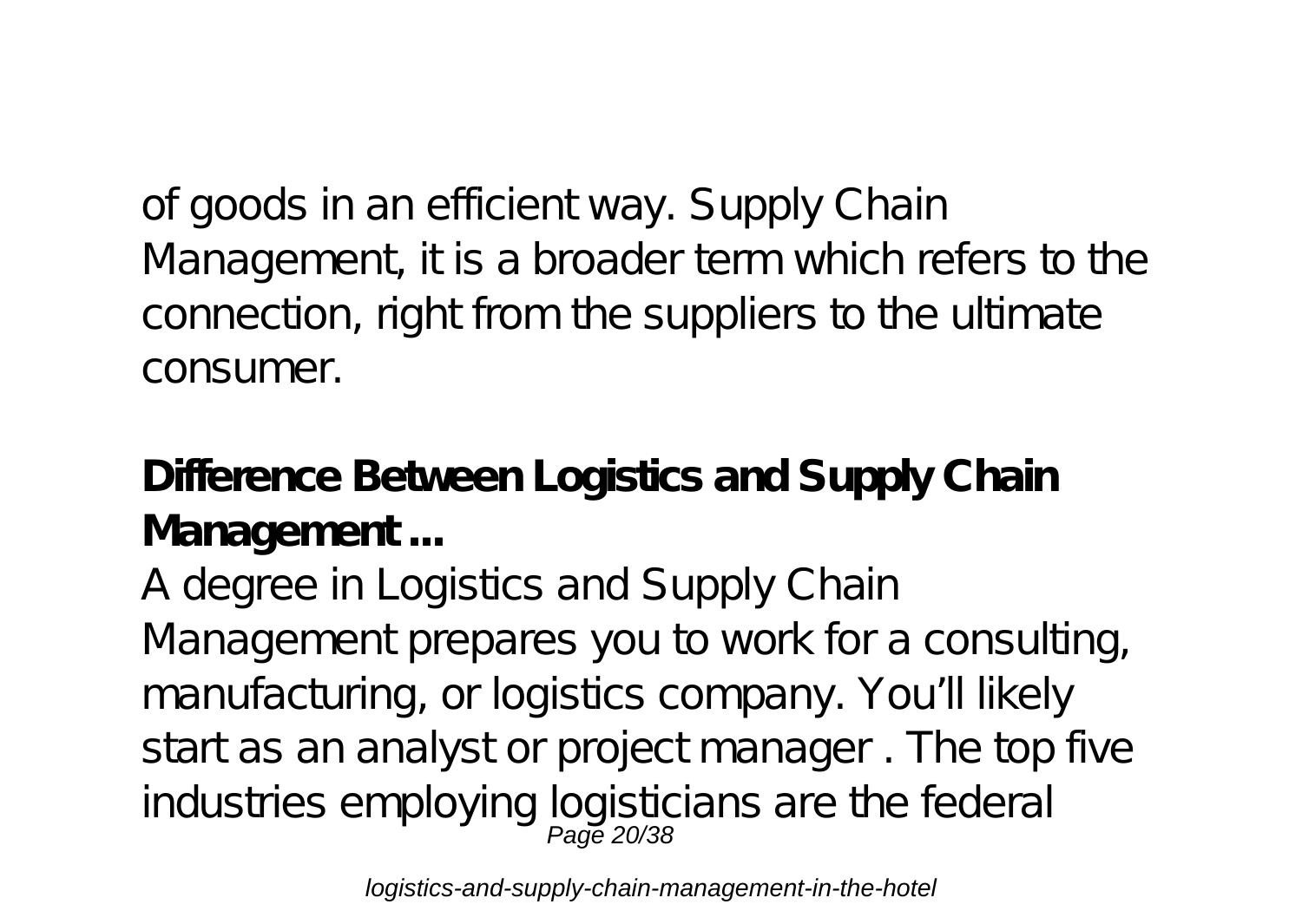government, aerospace product and parts manufacturing, transportation equipment manufacturing, general manufacturing, and professional, scientific, and technical services.

**20 Best Logistics and Supply Chain Management Degrees for 2018** The Senior Manager, Supply Chain and Logistics is responsible for developing and managing strategic relationships with third party logistics (3PL) providers.

Page 21/38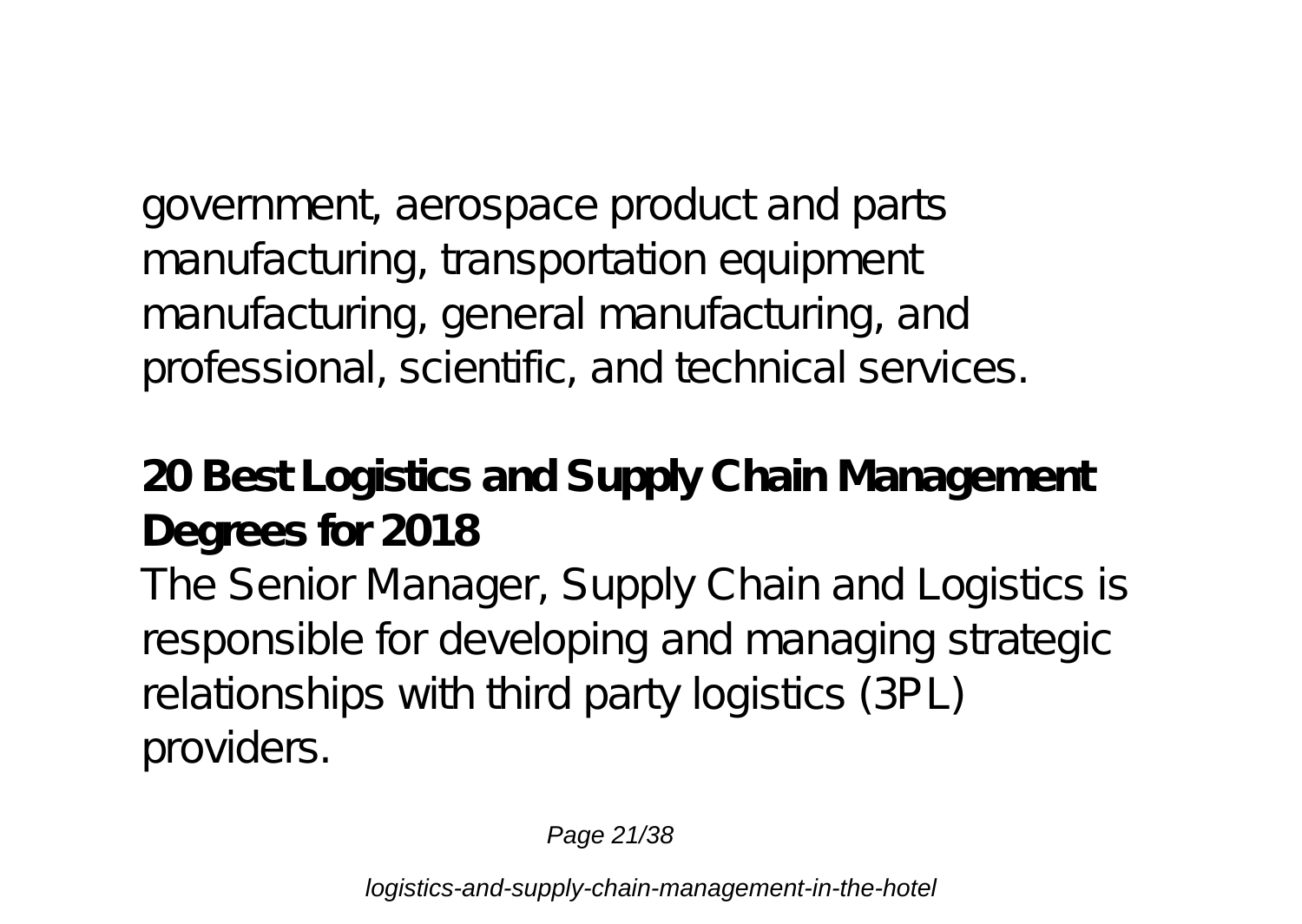#### **Supply Chain Logistics Manager Jobs, Employment | Indeed.com**

Supply-chain management has been defined as the "design, planning, execution, control, and monitoring of supply-chain activities with the objective of creating net value, building a competitive infrastructure, leveraging worldwide logistics, synchronizing supply with demand and measuring performance globally."

# **Supply chain management - Wikipedia** Logistics management is that part of supply chain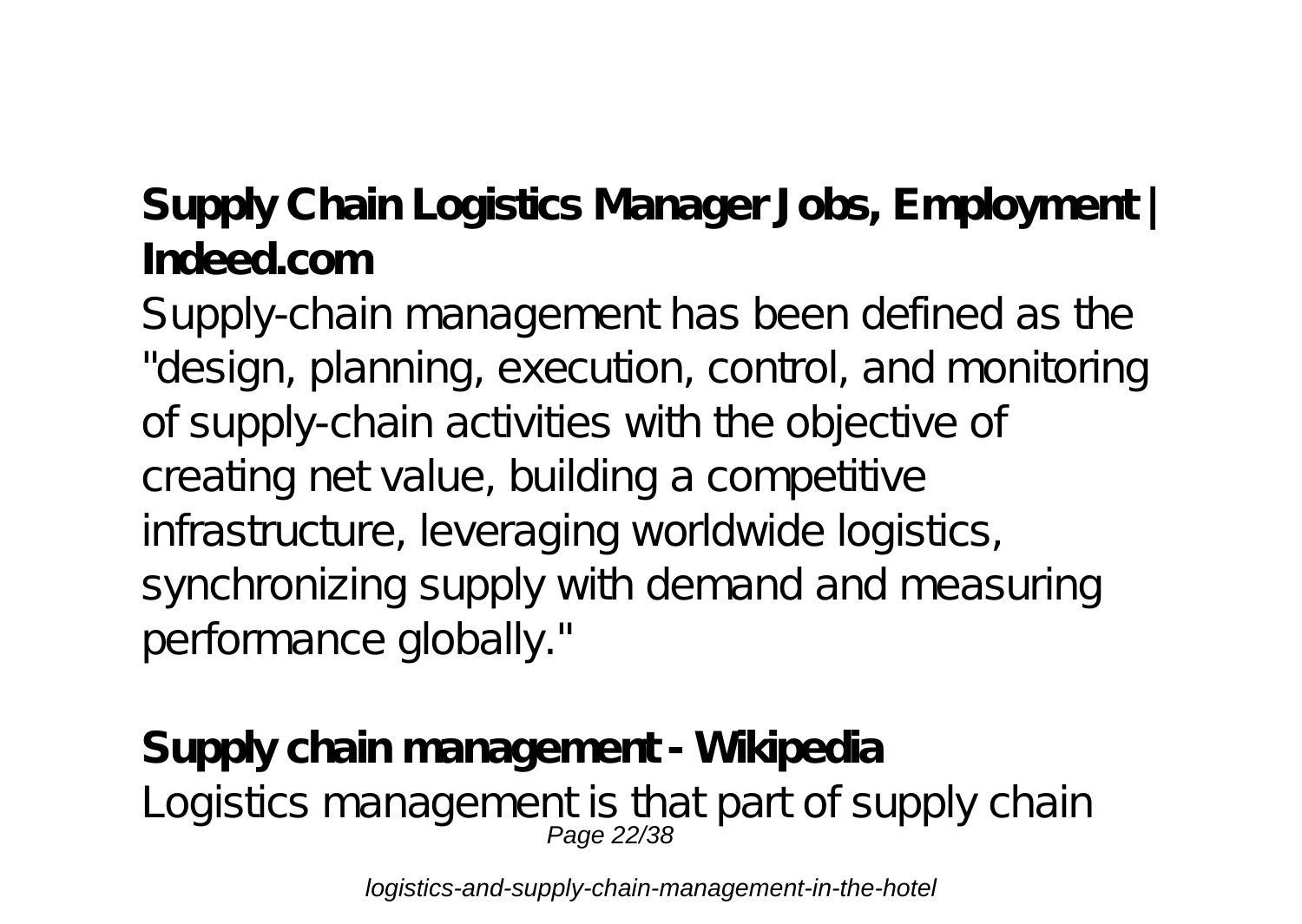management that plans, implements, and controls the efficient, effective forward and reverse flow and storage of goods, services and related information between the point of origin and the point of consumption in order to meet customers'

#### **Introduction to Logistics & Supply Chain Management**

1,056 Supply Chain Management jobs available in Colorado on Indeed.com. Apply to Supply Chain Specialist, Supply Chain Manager, Logistics Management Specialist and more! Page 23/38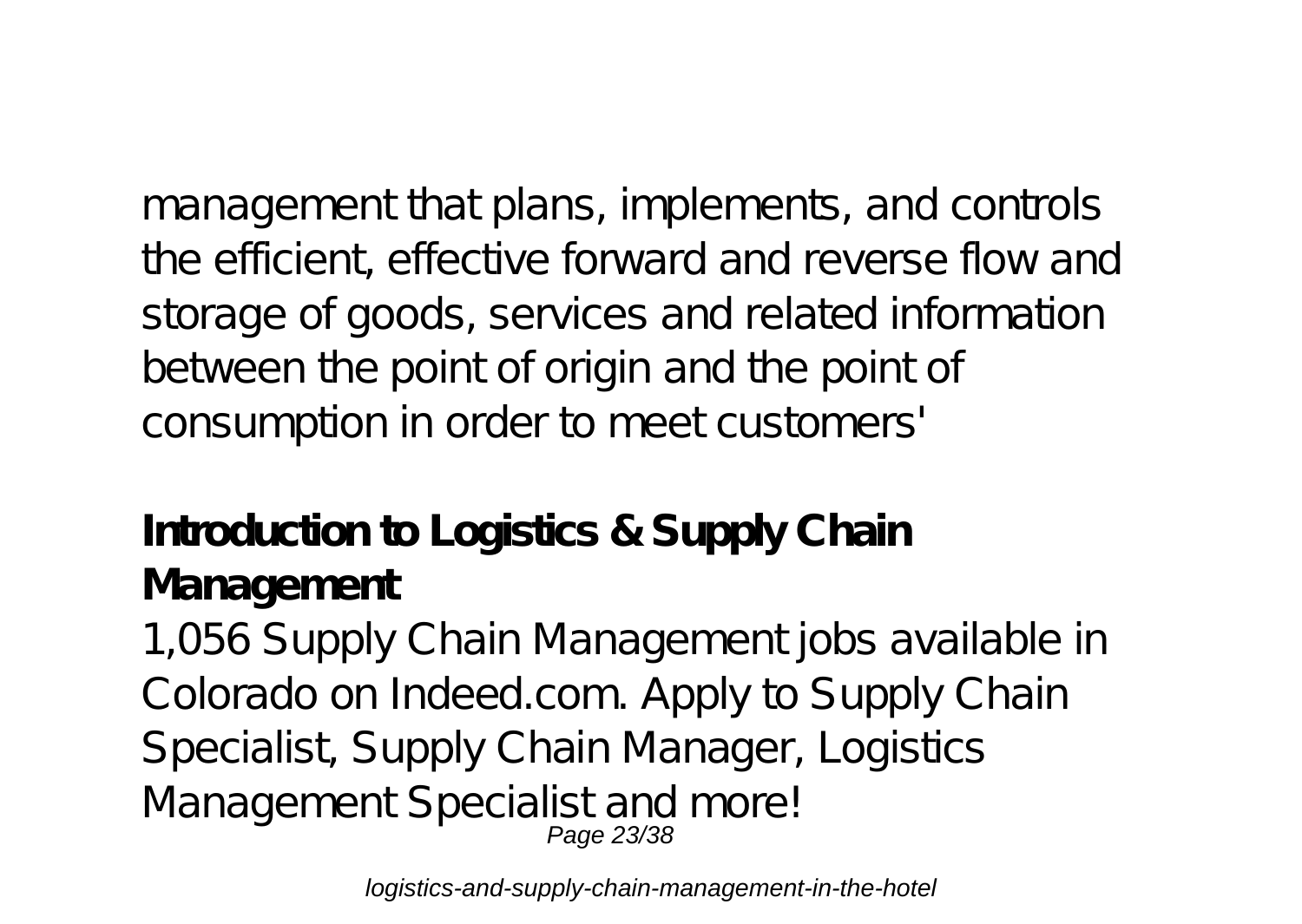### **Supply Chain Management Jobs, Employment in Colorado ...**

This program provides students with a study of supply chain management and logistics (SCM), the backbone of business around the world. SCM is the study of the processes of physical distribution and supply in domestic and international settings, including purchasing and inbound logistics, handling, warehousing, inventory and financial controls, and transportation.

Page 24/38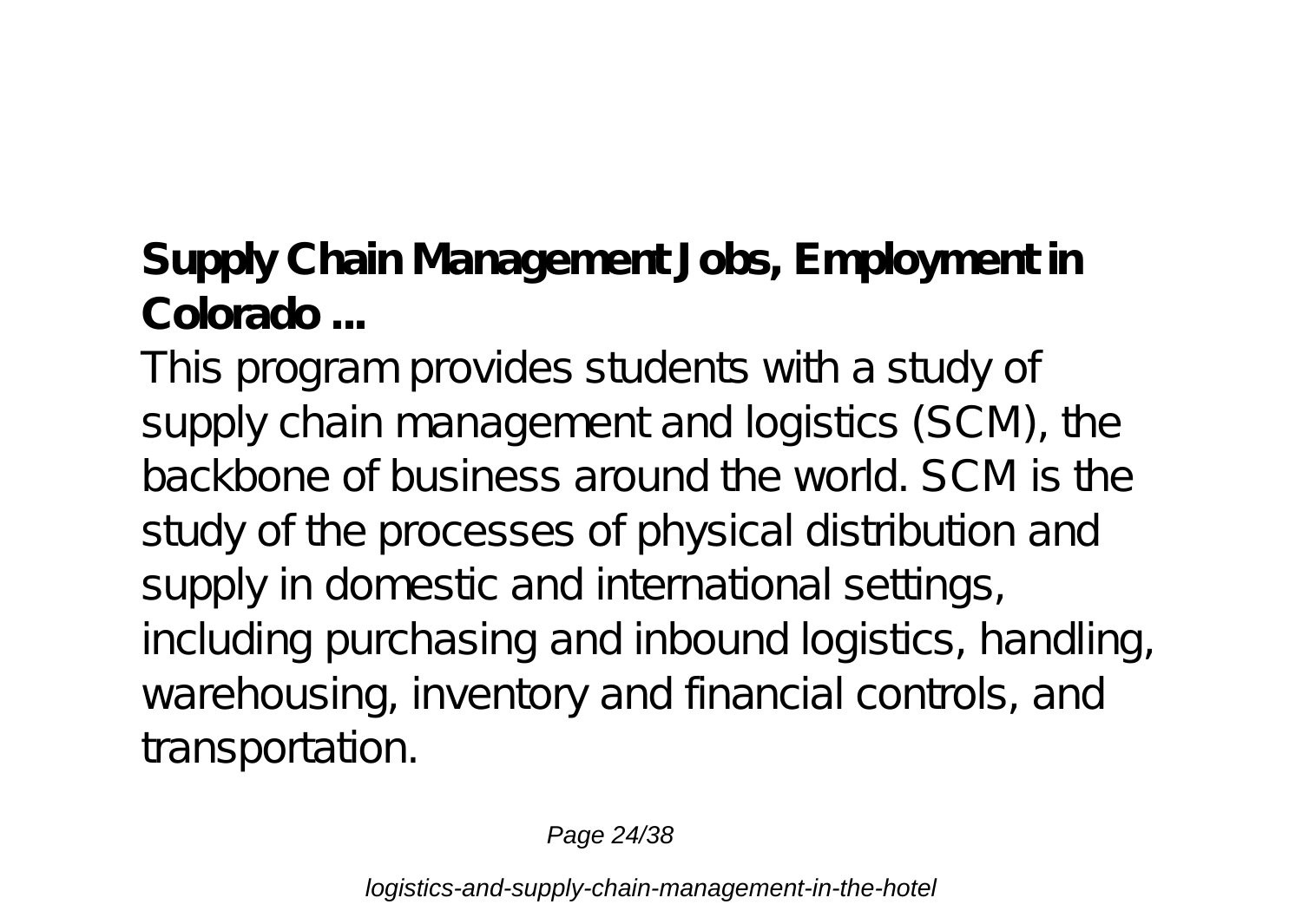#### **Associate of Science: Logistics and Supply Chain Management**

Purchasing; inbound logistics; transportation management; and management of information systems. You can complete this online logistics and supply chain management certificate as a standalone program, or you may transfer 12 credits from the certificate to a CCU bachelor's degree in Logistics and Supply Chain Management.

**Certificate in Logistics & Supply Chain Management | CCU ...**

Page 25/38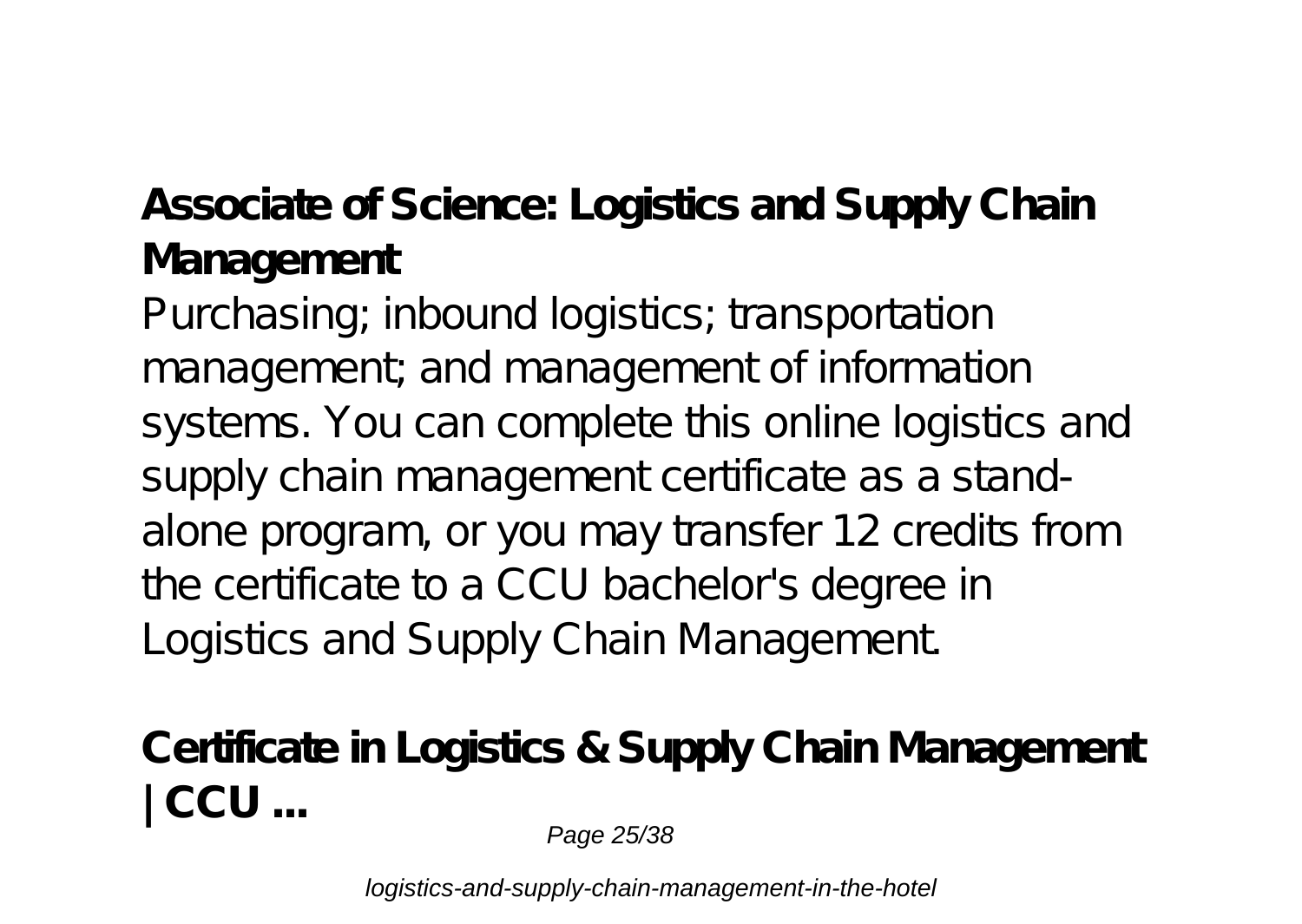Steps implement better integrated supply chain management. Case study. Logistics. 1. CASE STUDY SUPPLY CHAIN MANAGEMENT AND LOGISTICS OPERATIONS WESTMINSTER CO. Steve Greene Supply Chain Management, Log 215 -700 Ms. Angela Adams-Bauer, Instructor Greenville Technical College October 9, 2016 2.

**Steps implement better integrated supply chain management ...**

How much does a Supply Chain Logistics make? The national average salary for a Supply<br>Page 26/38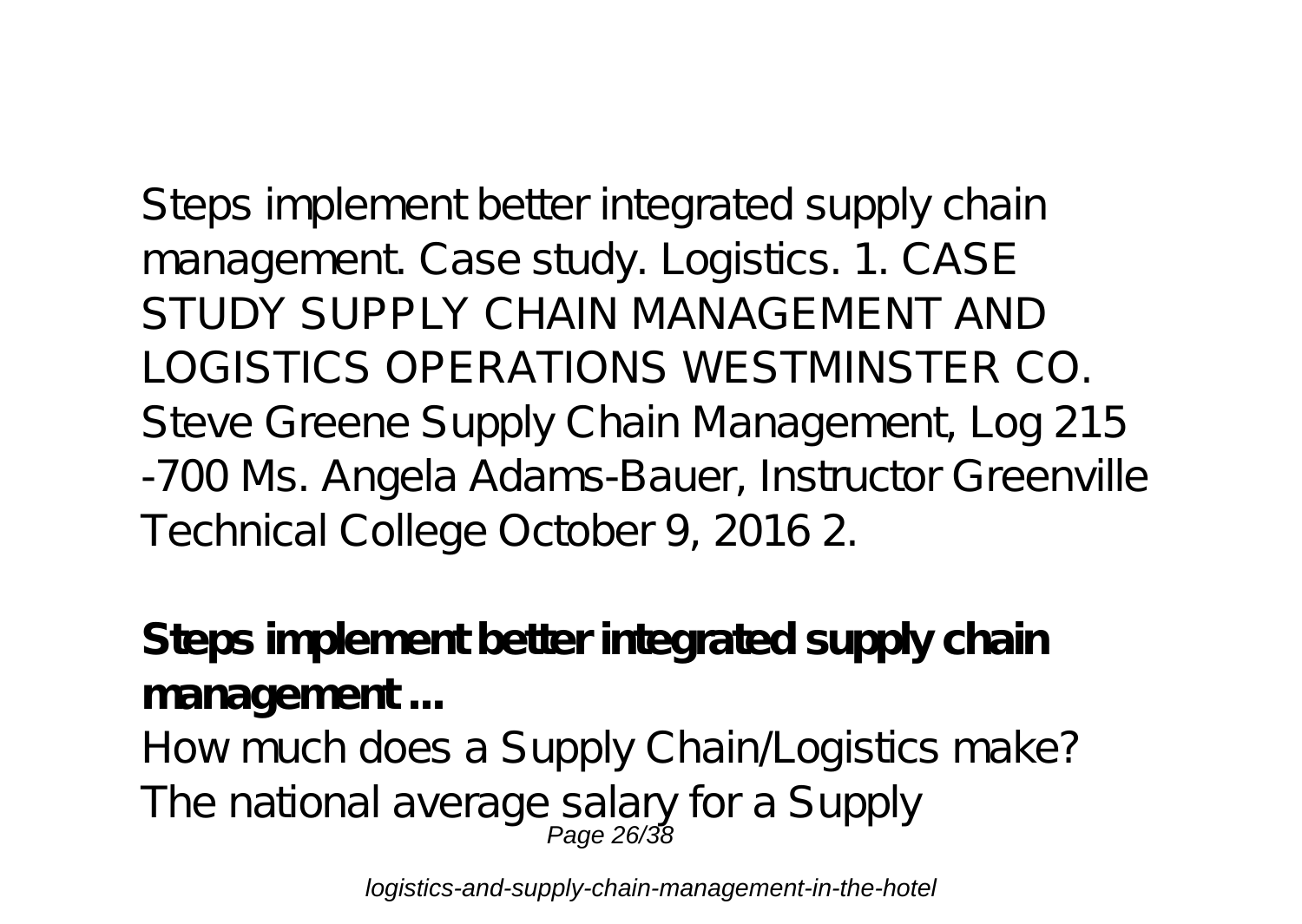Chain/Logistics is \$83,346 in United States. Filter by location to see Supply Chain/Logistics salaries in your area.

**Master's Degree in Logistics and Supply Chain Management ...**

Workers in the logistics and supply chain management (SCM) field make sure that goods and services get into the hands of consumers. The logistics industry is an important driver of economic growth and development All types of businesses,<br>Page 27/38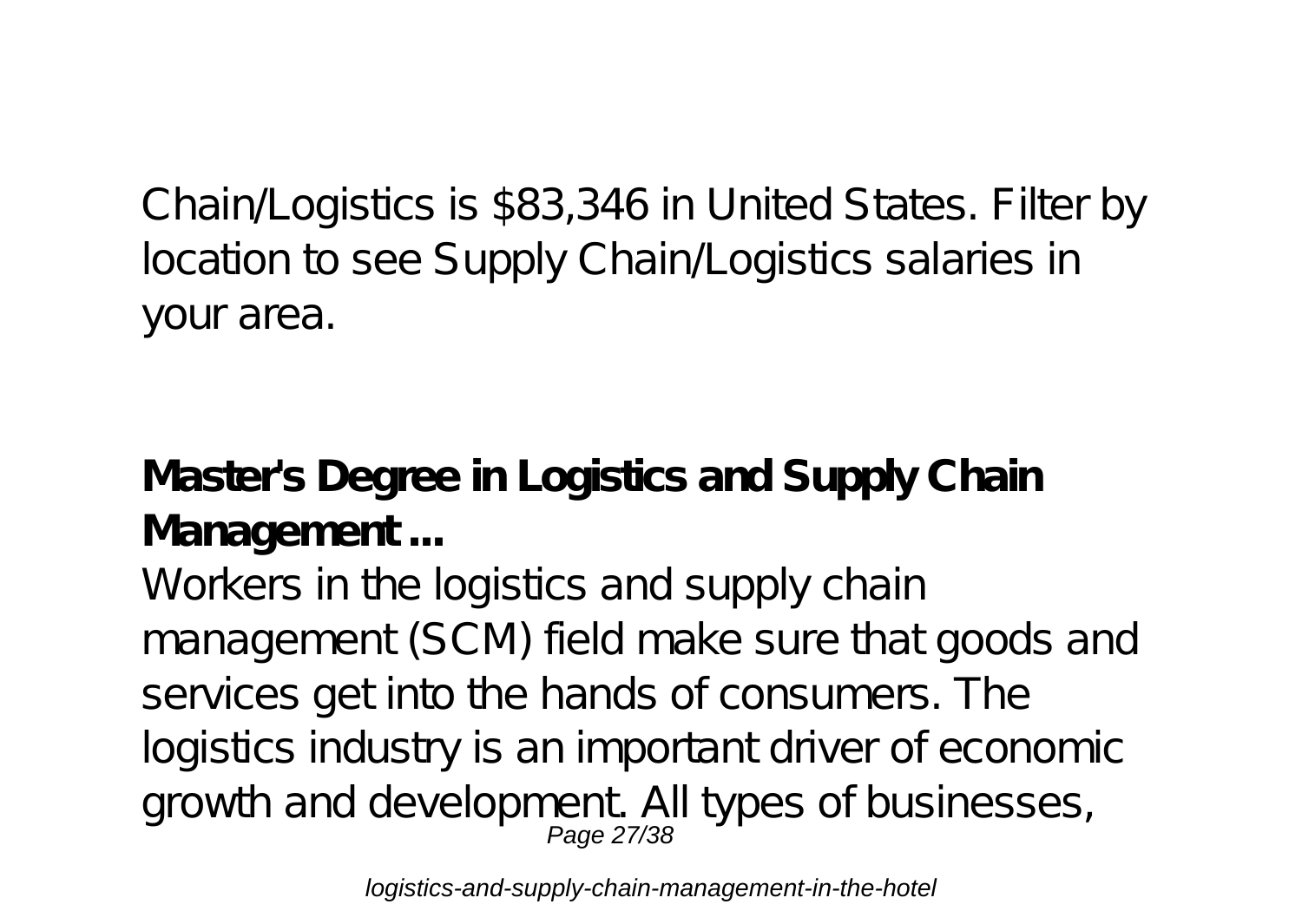big and small, need logistics managers to help with inventory and accounts receivable. How much does a Supply Chain Logistics make? The national average salary for a Supply Chain/Logistics is \$83,346 in United States. Filter by location to see Supply Chain/Logistics salaries in your area.

20 Best Logistics and Supply Chain Management Degrees for 2018 The Senior Manager, Supply Chain and Logistics is responsible for developing and managing strategic Page 28/38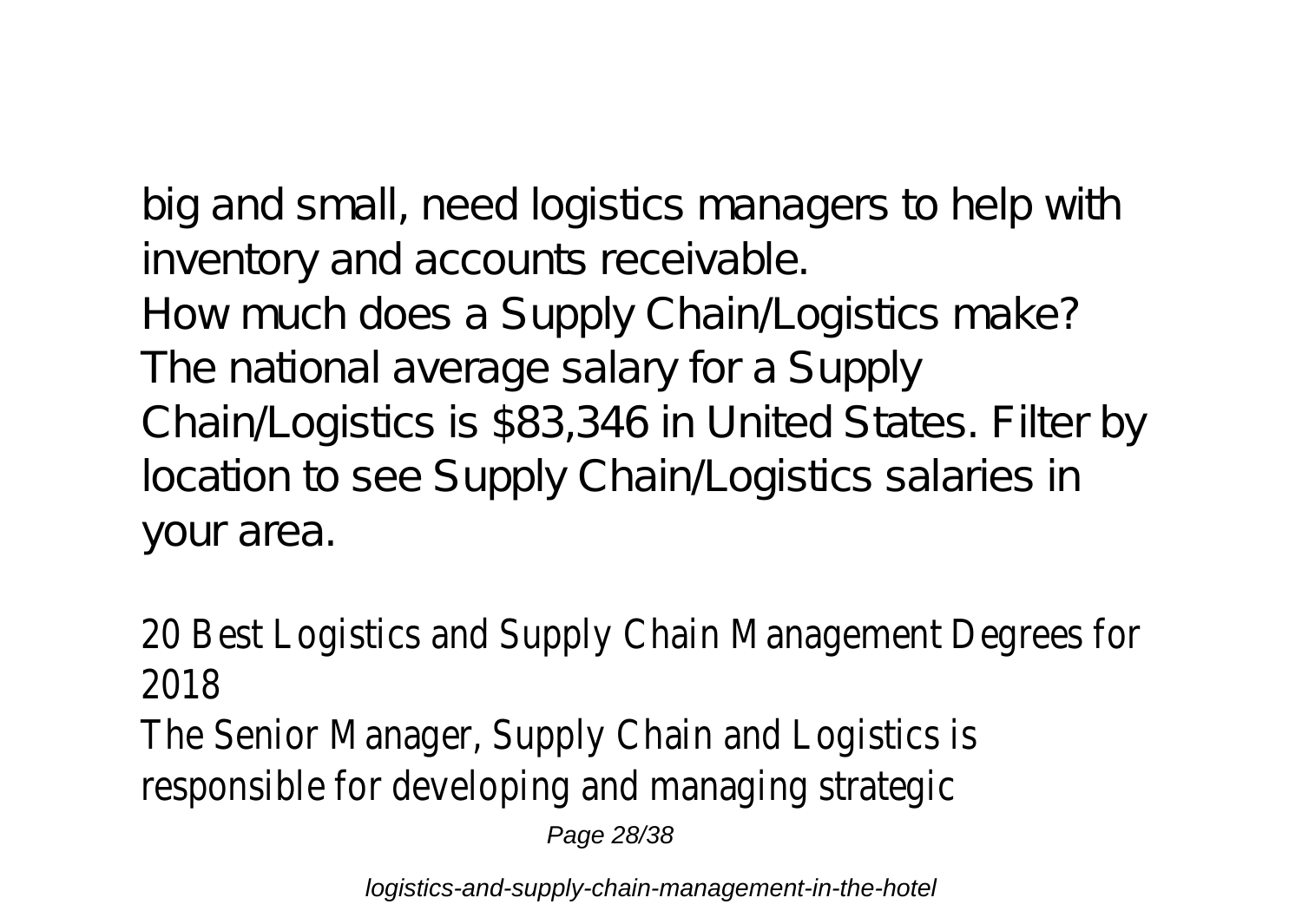relationships with third party logistics (3PL) providers.

Logistics and Supply Chain Management | Introduction ...

1,056 Supply Chain Management jobs available in Colorado on Indeed.com. Apply to Supply Chain Specialist, Supply Chain Manager, Logistics Management Specialist and more!

### **(PDF) Logistics and Supply Chain Management Supply Chain Management Jobs,**

Page 29/38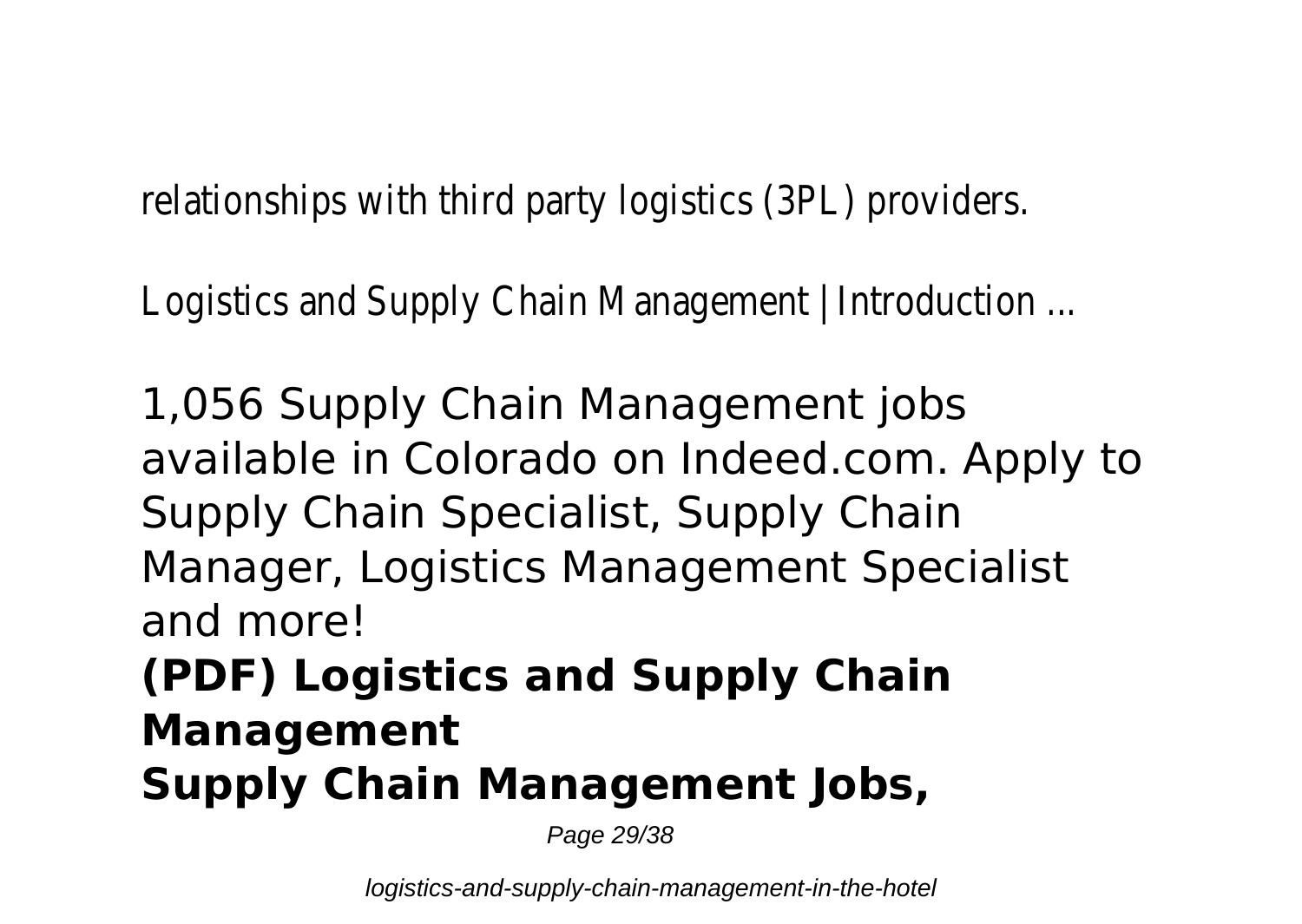## **Employment in Colorado ...**

Purchasing; inbound logistics; transportation management; and management of information systems. You can complete this online logistics and supply chain management certificate as a stand-alone program, or you may transfer 12 credits from the certificate to a CCU bachelor's degree in Logistics and Supply Chain Management.

*Supply chain management is an overarching concept that links together multiple* Page 30/38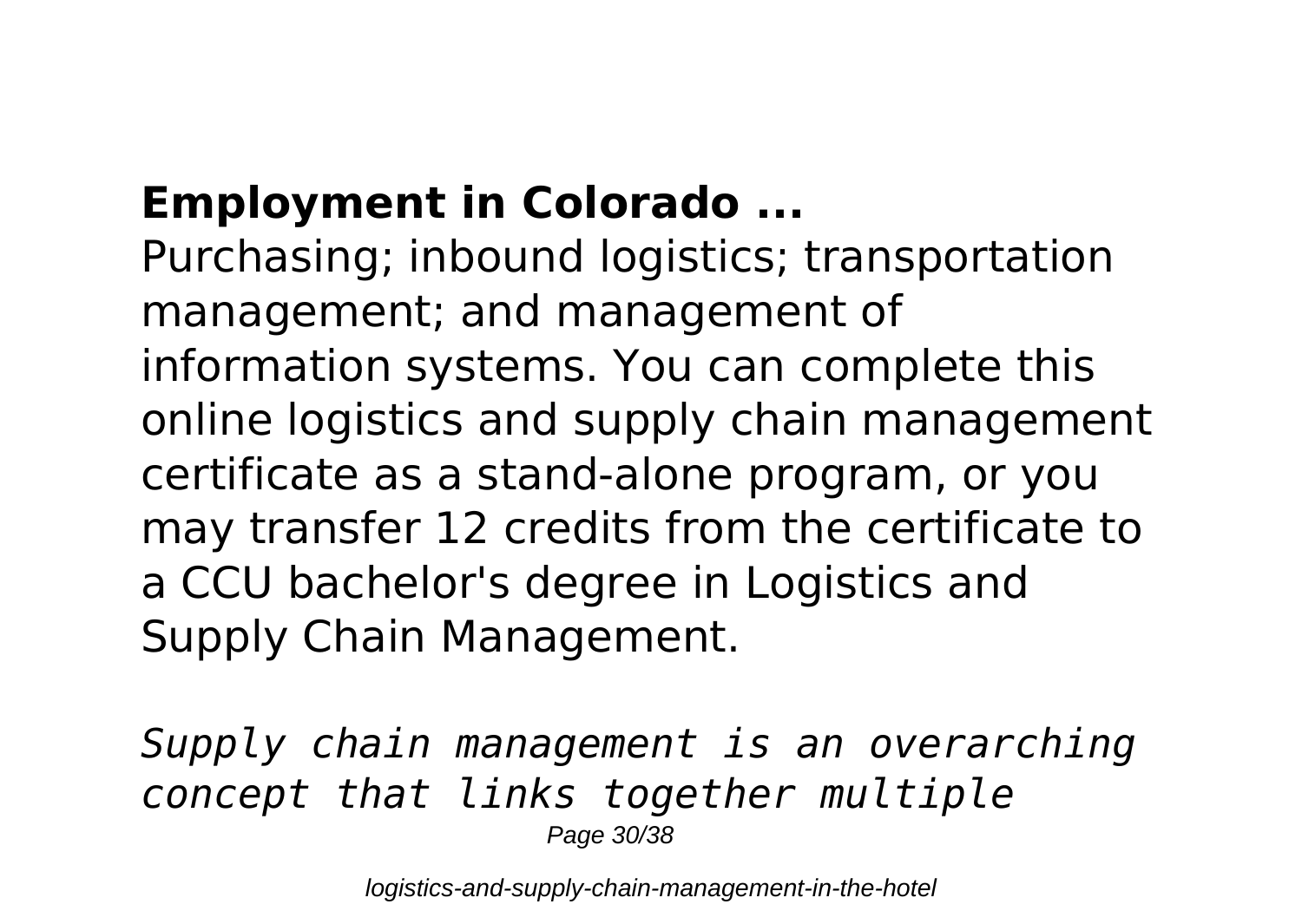*processes to achieve competitive advantage, while logistics refers to the movement, storage, and flow of goods, services and information within the overall supply chain. What is Logistics and Supply Chain Management? "Logistics typically refers to activities that occur within the boundaries of a single organization and Supply Chain refers to networks of companies that work together and coordinate their actions to deliver a product to market.* Page 31/38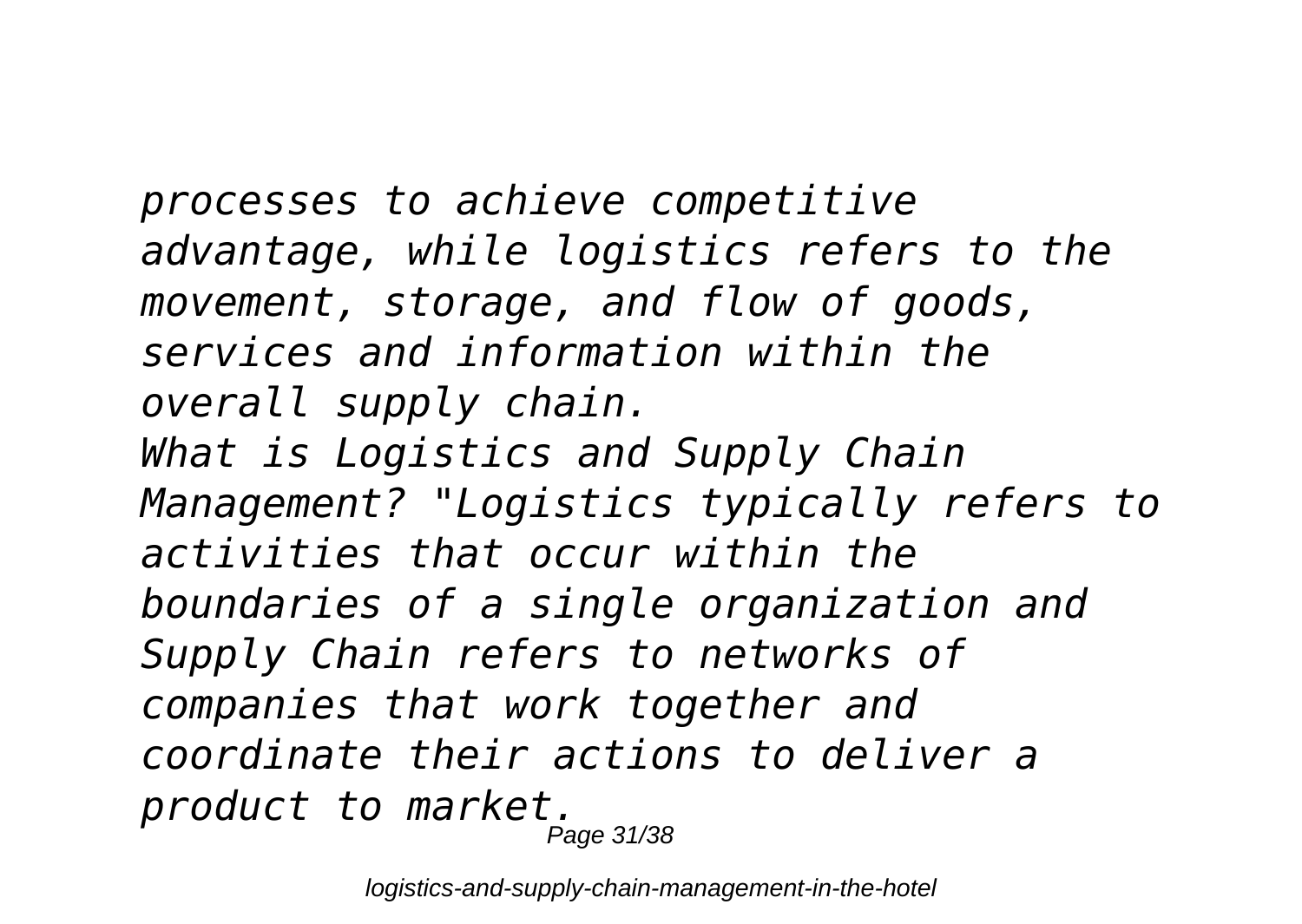*Logistics And Supply Chain Management Associate of Science: Logistics and Supply Chain Management*

**Supply Chain Logistics Manager Jobs, Employment | Indeed.com Logistics is the management of the movement of goods whereas supply chain management covers the many other areas we're discussing here. But logistics is a part of supply chain and that means whoever manages your supply chain will be responsible for**

Page 32/38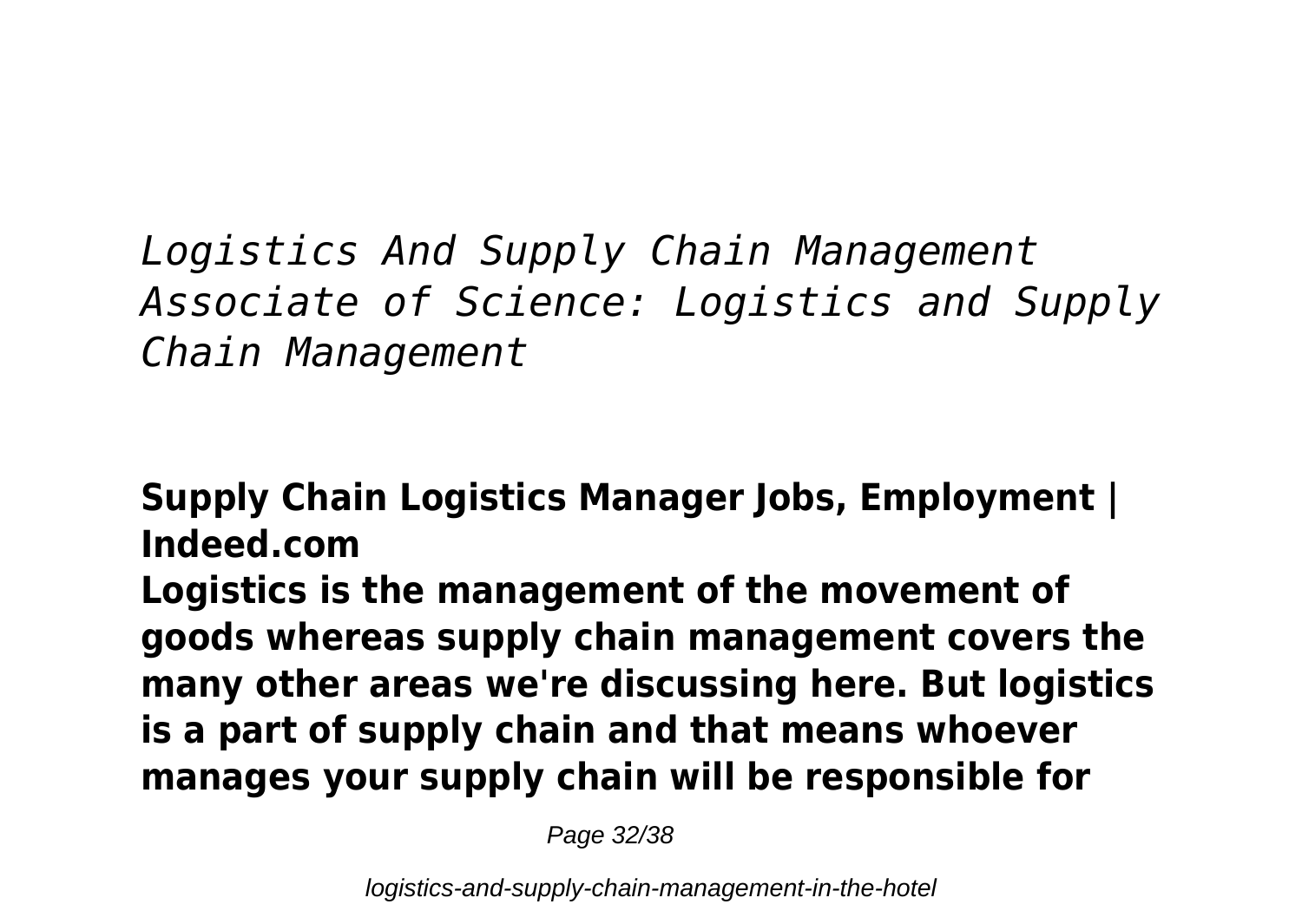#### **managing freight forwarders, shipping companies, parcel delivery companies (like Fedex and UPS), customs brokers and third party logistics providers (3PL). Supply chain management - Wikipedia**

**Steps implement better integrated supply chain management ...**

**Certificate in Logistics & Supply Chain Management | CCU ...**

**Introduction to Logistics & Supply Chain**

**Management**

Difference Between Logistics and Supply Chain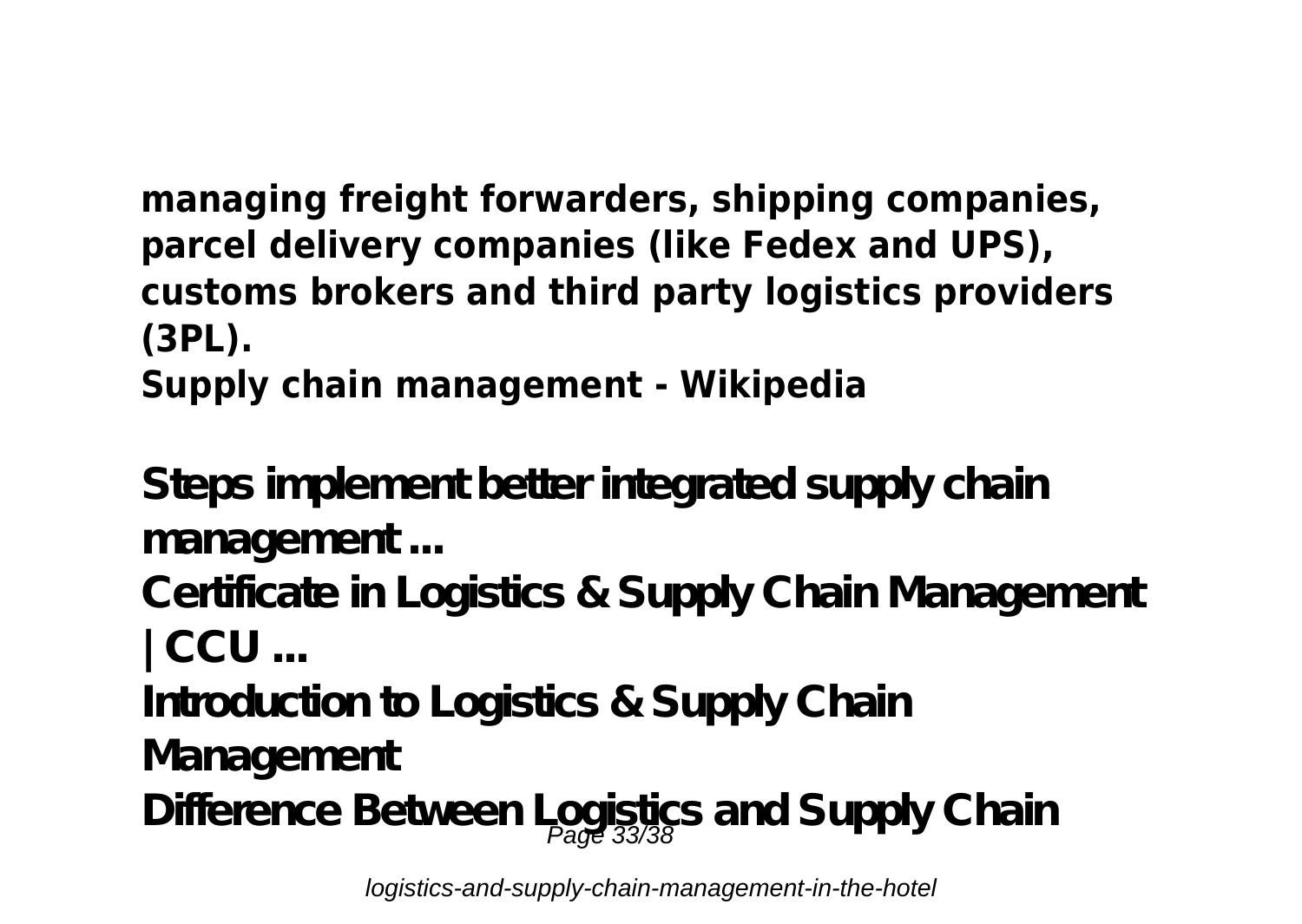**Management ...**

**This program provides students with a study of supply chain management and logistics (SCM), the backbone of business around the world. SCM is the study of the processes of physical distribution and supply in domestic and international settings, including purchasing and inbound logistics, handling, warehousing, inventory and financial controls, and transportation.**

**The M.S. in Logistics and Supply Chain Management program prepares students for management**

Page 34/38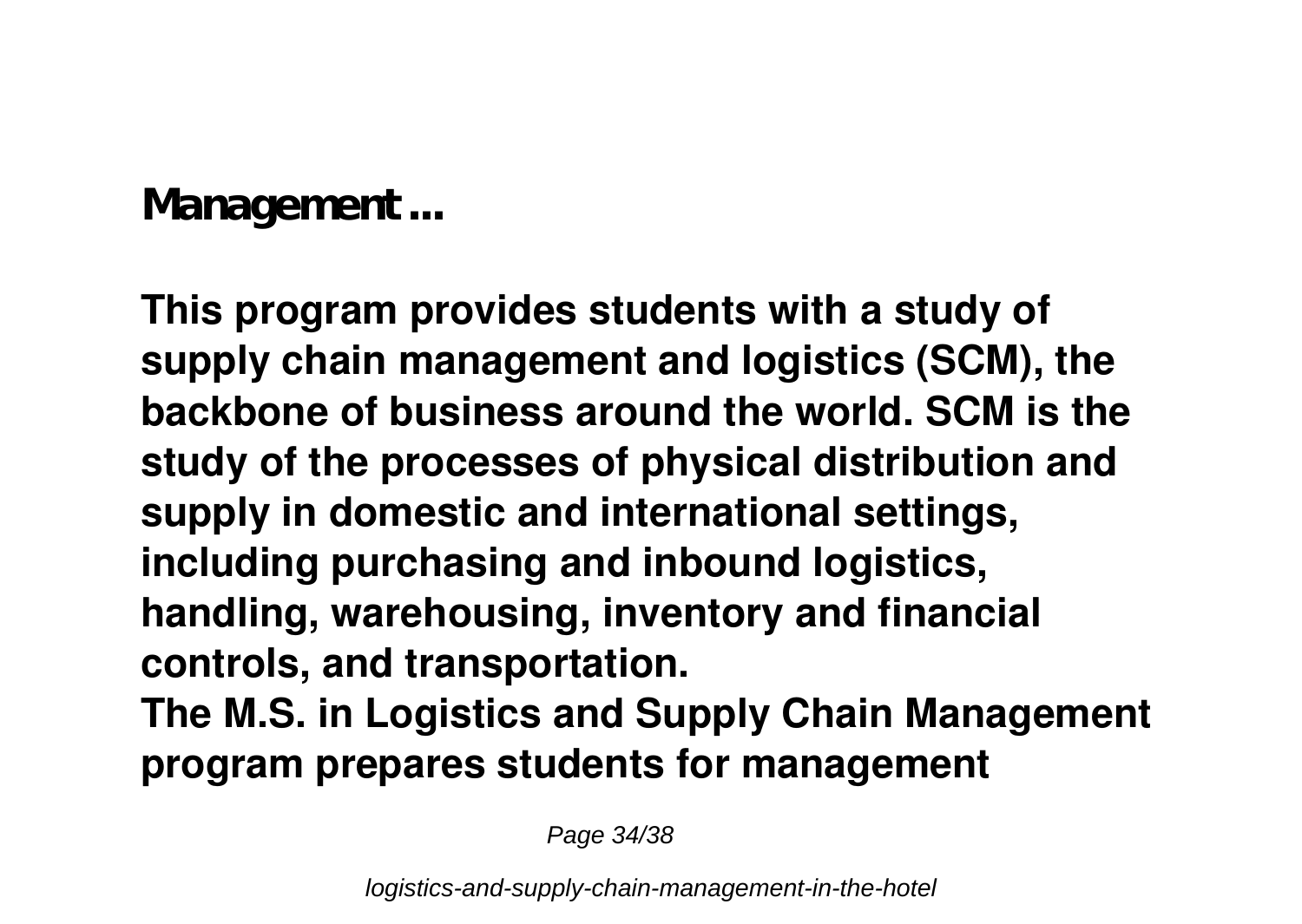**positions in government, military, and the private sector. Areas of study include acquisition, sustainability, integrated logistics, collaborative supply chains, performance measurement, risk management, and process optimization. Logistics and Supply Chain Management Logistics & Supply Chain Management (5th Edition): Martin ...**

**Overall, this research contributes to academic theory development in logistics and supply chain management by the dichotomization of knowledge types and the demonstration of their differential ...**

Page 35/38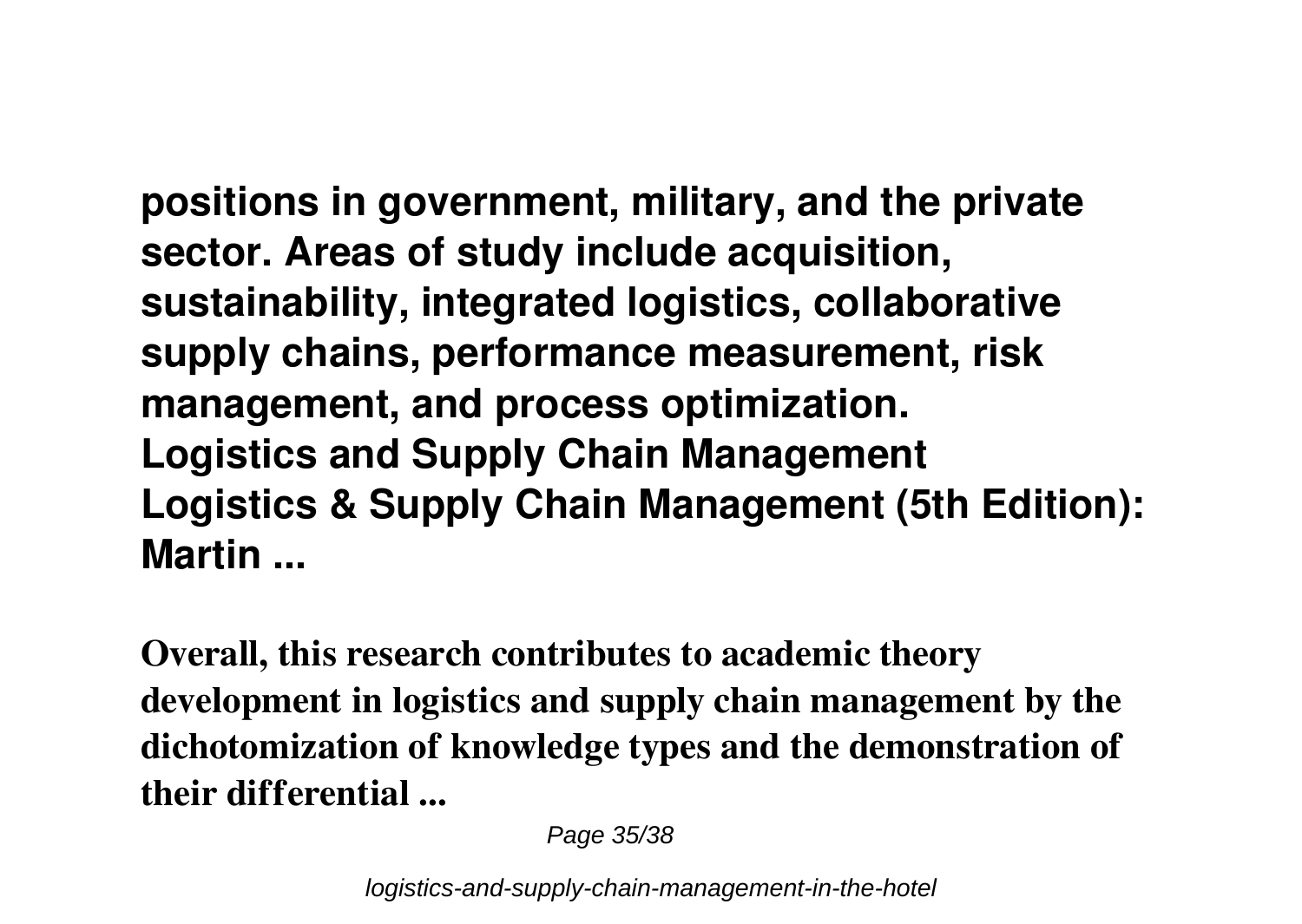**Introduction to Logistics and Supply Chain Management (SCM) Logistics is generally seen as a differentiator in terms of the final bottom line of a typical "hard and tangible goods" organization; enabling either a lower cost or providing higher value.**

**Careers in Logistics and Supply Chain Management (SCM ... The winning approach to supply chains is an integrated perspective that takes account of networks of relationships, sustainability and product design, as well as the logistics of procurement, distribution and fulfilment. Logistics & Supply Chain Management provides you with the core tools, processes and initiatives you need to stay one step ahead.**

Logistics Management is a small portion of Page 36/38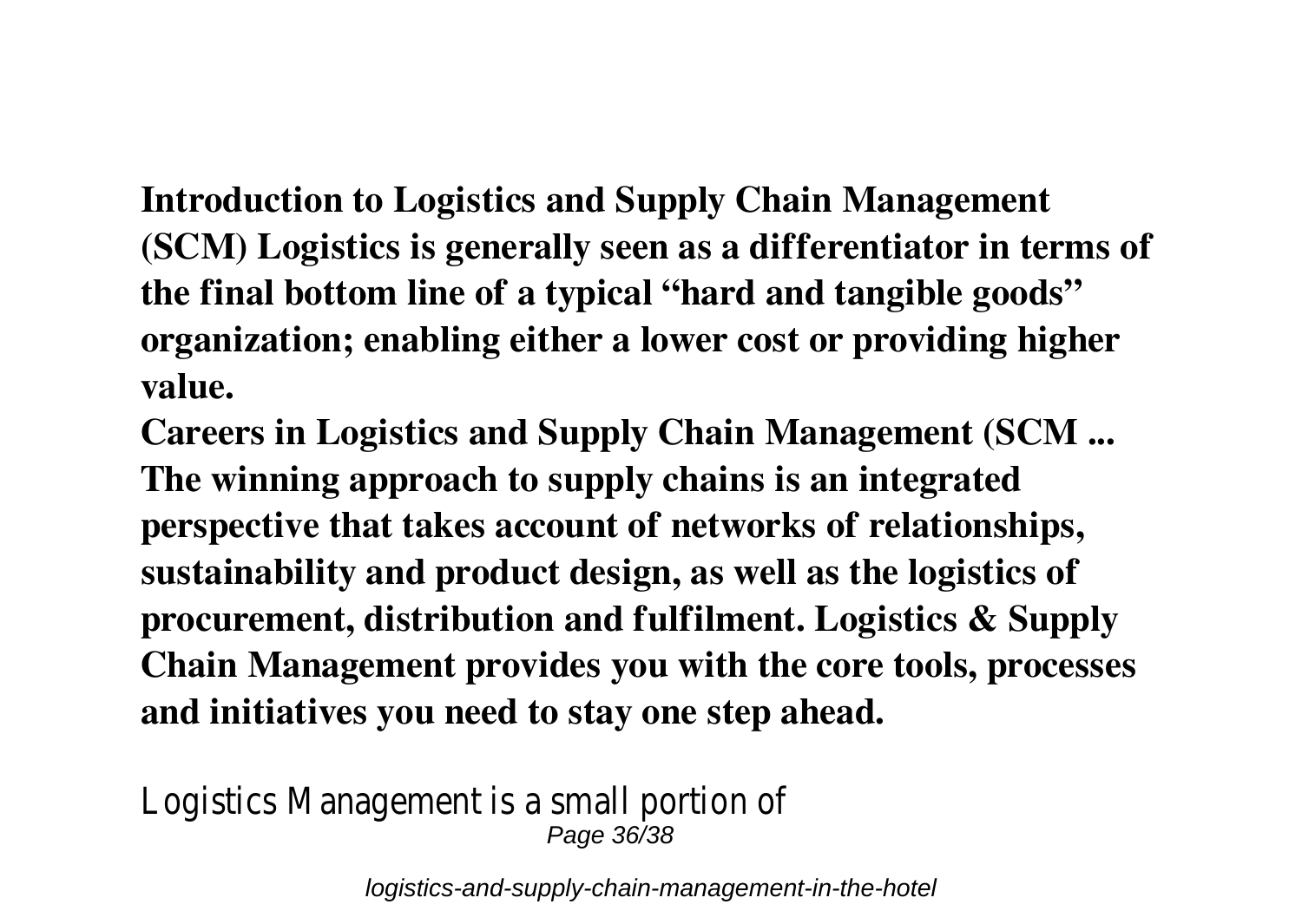Supply Chain Management that deals with the management of goods in an efficient way. Supply Chain Management, it is a broader term which refers to the connection, right from the suppliers to the ultimate consumer. Steps implement better integrated supply chain management. Case study. Logistics. 1. CASE STUDY SUPPLY CHAIN MANAGEMENT AND LOGISTICS OPERATIONS WESTMINSTER CO. Steve Greene Supply Chain Management, Log 215 -700 Ms. Angela Adams-Bauer, Instructor Greenville Technical College October 9, 2016 2. Supply-chain management has been defined as the "design, planning, execution, control, Page 37/38